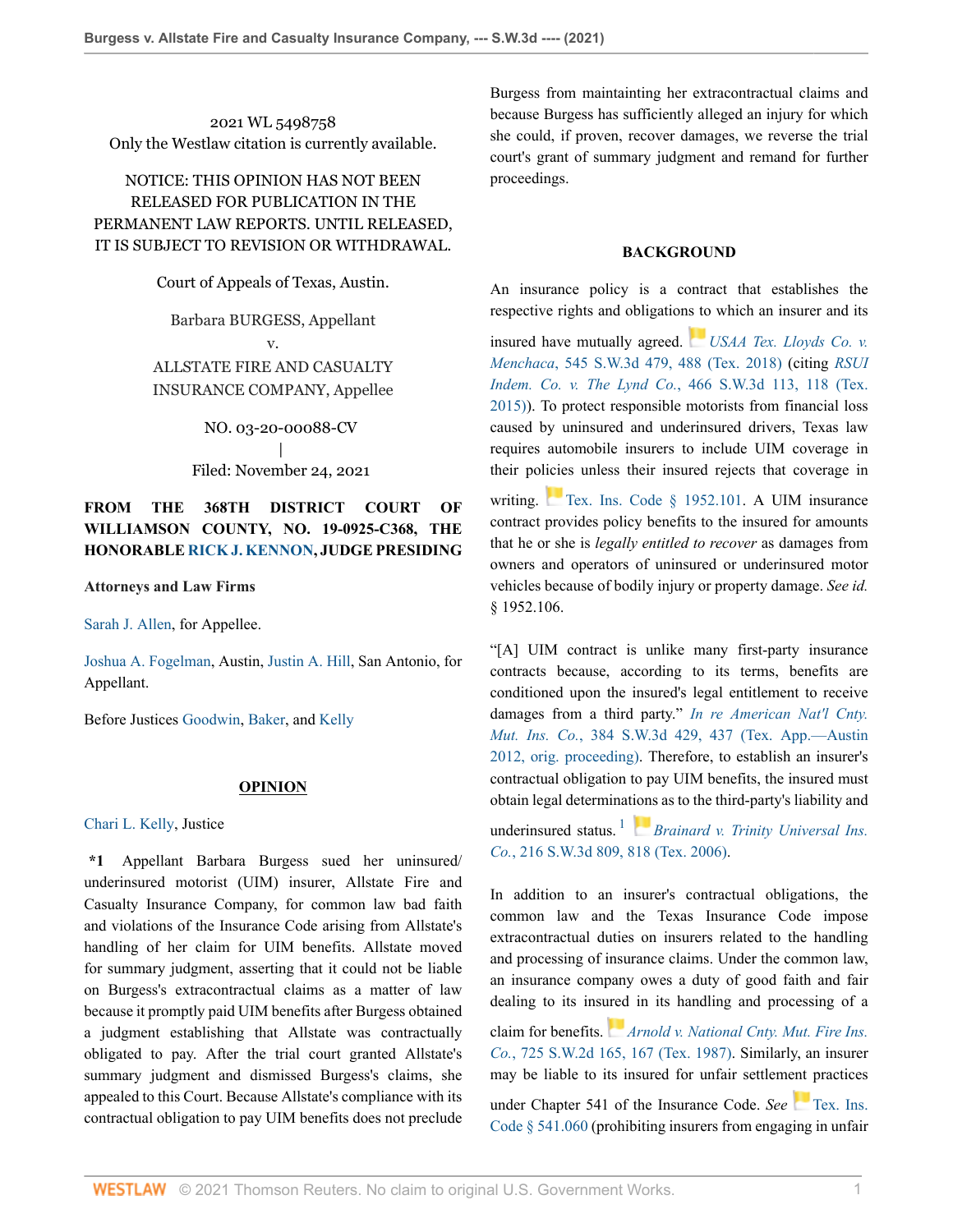settlement practices). As relevant here, an insurer violates Chapter 541 by (1) misrepresenting a material fact or policy provision relating to coverage at issue; (2) failing to attempt in good faith to effectuate a prompt, fair, and equitable settlement of a claim with respect to which the insurer's liability has become reasonably clear; (3) refusing to pay a claim without conducting a reasonable investigation with respect to the claim; and (4) failing to promptly provide a reasonable explanation of the basis in the policy, in relation to the facts or applicable law, for the insurer's denial of [a c](https://1.next.westlaw.com/Link/RelatedInformation/Flag?documentGuid=N2D728030BE7511D9BDF79F56AB79CECB&transitionType=InlineKeyCiteFlags&originationContext=docHeaderFlag&Rank=0&ppcid=789ba5403d2043929cb5701c49df8e38&contextData=(sc.Default) )laim

or offer of a compromise settlement of a claim. *See [id.](http://www.westlaw.com/Link/Document/FullText?findType=L&pubNum=1000178&cite=TXINS541.060&originatingDoc=I3e80f1504d4611eca49eee526a477d8b&refType=SP&originationContext=document&vr=3.0&rs=cblt1.0&transitionType=DocumentItem&contextData=(sc.Default)#co_pp_7b9b000044381)* § [541.060,\(a\)\(1\), \(2\)\(A\), \(3\), \(7\)](http://www.westlaw.com/Link/Document/FullText?findType=L&pubNum=1000178&cite=TXINS541.060&originatingDoc=I3e80f1504d4611eca49eee526a477d8b&refType=SP&originationContext=document&vr=3.0&rs=cblt1.0&transitionType=DocumentItem&contextData=(sc.Default)#co_pp_7b9b000044381); *see also id.* §§ 541.151, .152 (private right of action for damages); [Tex. Bus. & Com](http://www.westlaw.com/Link/Document/FullText?findType=L&pubNum=1000168&cite=TXBCS17.50&originatingDoc=I3e80f1504d4611eca49eee526a477d8b&refType=LQ&originationContext=document&vr=3.0&rs=cblt1.0&transitionType=DocumentItem&contextData=(sc.Default)) [Code § 17.50](http://www.westlaw.com/Link/Document/FullText?findType=L&pubNum=1000168&cite=TXBCS17.50&originatingDoc=I3e80f1504d4611eca49eee526a477d8b&refType=LQ&originationContext=document&vr=3.0&rs=cblt1.0&transitionType=DocumentItem&contextData=(sc.Default)) (providing that consumer may maintain DTPA action for act or practice violating of Chapter 541, Insurance Code).

**\*2** In August 2014, Burgess was injured when her automobile was struck by another driver. Burgess later filed a coverage suit against Allstate, seeking a declaration as to her legal entitlement to her UIM policy benefits. *See [Allstate](http://www.westlaw.com/Link/Document/FullText?findType=Y&serNum=2053674681&pubNum=0004644&originatingDoc=I3e80f1504d4611eca49eee526a477d8b&refType=RP&fi=co_pp_sp_4644_265&originationContext=document&vr=3.0&rs=cblt1.0&transitionType=DocumentItem&contextData=(sc.Default)#co_pp_sp_4644_265) Ins. Co. v. Irwin*[, 627 S.W.3d 263, 265 \(Tex. 2021\)](http://www.westlaw.com/Link/Document/FullText?findType=Y&serNum=2053674681&pubNum=0004644&originatingDoc=I3e80f1504d4611eca49eee526a477d8b&refType=RP&fi=co_pp_sp_4644_265&originationContext=document&vr=3.0&rs=cblt1.0&transitionType=DocumentItem&contextData=(sc.Default)#co_pp_sp_4644_265) ("If not otherwise determined, however, a judgment establishing these prerequisites to [UIM] coverage may be obtained in a direct action against the insurance carrier."). While that suit was pending, Burgess settled her claim with the other driver for his \$100,000 policy limit and then, in September 2018, demanded that Allstate pay her UIM policy limit of \$50,000. Allstate refused Burgess's demand without making a counteroffer.<sup>[2](#page-7-1)</sup>

<span id="page-1-0"></span>In March 2019, Burgess's coverage suit against Allstate proceeded to a jury trial. At the conclusion, the jury returned a verdict finding that the other driver was at fault for the accident and that Burgess was entitled to \$386,008 in compensatory damages. Specifically, the jury awarded Burgess \$75,000 for past physical pain and \$311,009 for future medical-care expenses. On March 27, 2019, consistent with the jury's verdict, the trial court signed a final judgment declaring that Burgess was entitled to UIM benefits in the amount of \$50,000. After the jury's verdict but before the trial court signed the judgment, Allstate paid Burgess her \$50,000 UIM policy limit plus accrued interest.

In June 2019, Burgess filed the suit underlying this appeal. In her petition, Burgess asserts a variety of extracontractual claims stemming from Allstate's denial of her claim and withholding of UIM benefits until the trial court signed the judgment establishing coverage. Specifically, Burgess claims that Allstate breached the common-law duty of good faith and fair dealing and engaged in certain unfair settlement practices set forth in Chapter 541. In Burgess's view, if Allstate had properly handled her claim, in good faith and in compliance with Chapter 541, it would have settled her UIM claim for policy limits without the necessity of a trial.

Allstate filed a traditional motion for summary judgment, in which it asserted that it was not liable on Burgess's claims as a matter of law. Specifically, Allstate argued that because it timely paid the UIM benefits after Burgess obtained a coverage judgment, "there has been no breach of contract as a matter of law and, as a result, there are no facts to support liability for any extra-contractual claims." Allstate also argued that its liability did not become "reasonably clear" until the trial court signed the coverage judgment and that it "did not refuse to pay [Burgess's] policy benefits without conducting a reasonable investigation because the trial of Burgess's UIM claim at which it was legally determined who was at fault and the amount of damages was the investigation."

The trial court granted Allstate's motion for summary judgment and dismissed all of Burgess's claims with prejudice. This appeal followed.

### **STANDARD OF REVIEW**

To prevail on a traditional summary-judgment motion, the movant must demonstrate that there are no genuine issues of material fact and that it is e[ntitl](https://1.next.westlaw.com/Link/RelatedInformation/Flag?documentGuid=I2df7505ae7e511d99439b076ef9ec4de&transitionType=InlineKeyCiteFlags&originationContext=docHeaderFlag&Rank=0&ppcid=789ba5403d2043929cb5701c49df8e38&contextData=(sc.Default) )ed to judgment as a matter of

law. [Tex. R. Civ. P. 166a\(c\)](http://www.westlaw.com/Link/Document/FullText?findType=L&pubNum=1003817&cite=TXRRCPR166A&originatingDoc=I3e80f1504d4611eca49eee526a477d8b&refType=LQ&originationContext=document&vr=3.0&rs=cblt1.0&transitionType=DocumentItem&contextData=(sc.Default)); *[Provident Life & Accident Ins.](http://www.westlaw.com/Link/Document/FullText?findType=Y&serNum=2003939419&pubNum=0004644&originatingDoc=I3e80f1504d4611eca49eee526a477d8b&refType=RP&fi=co_pp_sp_4644_215&originationContext=document&vr=3.0&rs=cblt1.0&transitionType=DocumentItem&contextData=(sc.Default)#co_pp_sp_4644_215) Co. v. Knott*[, 128 S.W.3d 211, 215-16 \(Tex. 2003\)](http://www.westlaw.com/Link/Document/FullText?findType=Y&serNum=2003939419&pubNum=0004644&originatingDoc=I3e80f1504d4611eca49eee526a477d8b&refType=RP&fi=co_pp_sp_4644_215&originationContext=document&vr=3.0&rs=cblt1.0&transitionType=DocumentItem&contextData=(sc.Default)#co_pp_sp_4644_215). When the movant satisfies this initial summary-judgment burden, the burden shifts to the nonmovant to produce evidence raising an issue of fact. *See* [Tex. R. Civ. P. 166a\(c\)](http://www.westlaw.com/Link/Document/FullText?findType=L&pubNum=1003817&cite=TXRRCPR166A&originatingDoc=I3e80f1504d4611eca49eee526a477d8b&refType=LQ&originationContext=document&vr=3.0&rs=cblt1.0&transitionType=DocumentItem&contextData=(sc.Default)). We review a trial [cou](https://1.next.westlaw.com/Link/RelatedInformation/Flag?documentGuid=I3e1e93b0603311e88808c81b5a222cba&transitionType=InlineKeyCiteFlags&originationContext=docHeaderFlag&Rank=0&ppcid=789ba5403d2043929cb5701c49df8e38&contextData=(sc.Default) )rt's ruling on a motion for summary judgment de novo.

*[Tarr v. Timberwood Park Owners Ass'n](http://www.westlaw.com/Link/Document/FullText?findType=Y&serNum=2044613872&pubNum=0004644&originatingDoc=I3e80f1504d4611eca49eee526a477d8b&refType=RP&fi=co_pp_sp_4644_278&originationContext=document&vr=3.0&rs=cblt1.0&transitionType=DocumentItem&contextData=(sc.Default)#co_pp_sp_4644_278)*, 556 S.W.3d 274, [278 \(Tex. 2018\)](http://www.westlaw.com/Link/Document/FullText?findType=Y&serNum=2044613872&pubNum=0004644&originatingDoc=I3e80f1504d4611eca49eee526a477d8b&refType=RP&fi=co_pp_sp_4644_278&originationContext=document&vr=3.0&rs=cblt1.0&transitionType=DocumentItem&contextData=(sc.Default)#co_pp_sp_4644_278).

### **DISCUSSION**

**\*3** The primary legal question presented by Allstate's motion for summary judgment, and now before this Court on appeal, is whether an insured can maintain extracontractual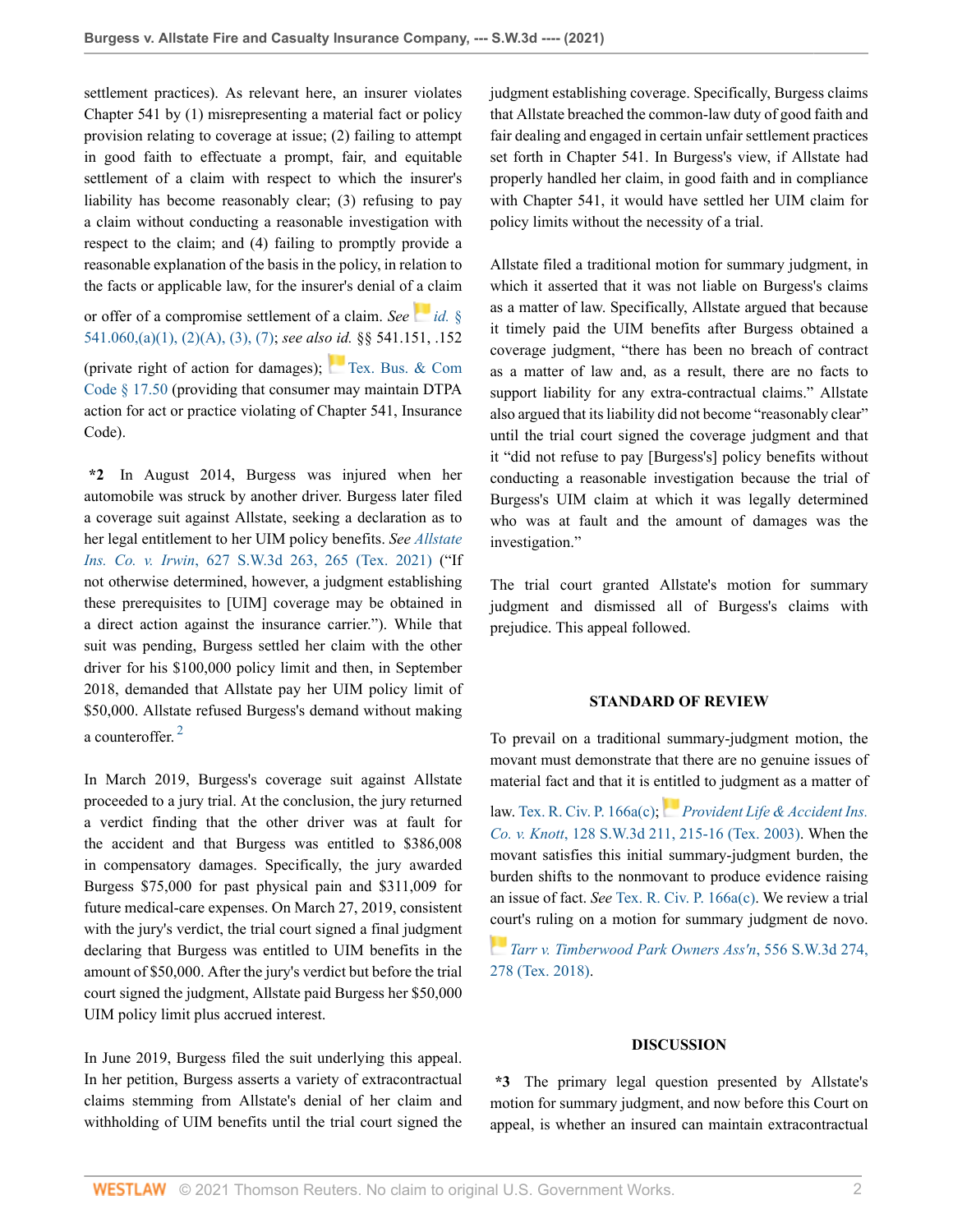claims for common-law bad faith and for unfair settlement practices under Chapter 541 when those claims are based on an insurer's withholding of UIM benefits until the insured obtains a judgment establishing coverage.<sup>[3](#page-7-2)</sup> A[llsta](https://1.next.westlaw.com/Link/RelatedInformation/Flag?documentGuid=I8a32595491c211db9127cf4cfcf88547&transitionType=InlineKeyCiteFlags&originationContext=docHeaderFlag&Rank=0&ppcid=789ba5403d2043929cb5701c49df8e38&contextData=(sc.Default) )te contends that the Texas Supreme Court's decision in *[Brainard v.](http://www.westlaw.com/Link/Document/FullText?findType=Y&serNum=2010959384&pubNum=0004644&originatingDoc=I3e80f1504d4611eca49eee526a477d8b&refType=RP&fi=co_pp_sp_4644_816&originationContext=document&vr=3.0&rs=cblt1.0&transitionType=DocumentItem&contextData=(sc.Default)#co_pp_sp_4644_816) [Trinity Universal Insurance Co.](http://www.westlaw.com/Link/Document/FullText?findType=Y&serNum=2010959384&pubNum=0004644&originatingDoc=I3e80f1504d4611eca49eee526a477d8b&refType=RP&fi=co_pp_sp_4644_816&originationContext=document&vr=3.0&rs=cblt1.0&transitionType=DocumentItem&contextData=(sc.Default)#co_pp_sp_4644_816)*, 216 S.W.3d at 816-18, is dispositive of this issue and establishes that such claims cannot, as a matter of law, be maintained.

In*[Brainard](http://www.westlaw.com/Link/Document/FullText?findType=Y&serNum=2010959384&pubNum=0004644&originatingDoc=I3e80f1504d4611eca49eee526a477d8b&refType=RP&originationContext=document&vr=3.0&rs=cblt1.0&transitionType=DocumentItem&contextData=(sc.Default))*, the Texas Supreme Court considered whether the insured, who had successfully established his right to UIM benefits in a coverage suit, could recover attorney's fees against his insurer under [Cha](https://1.next.westlaw.com/Link/RelatedInformation/Flag?documentGuid=I8a32595491c211db9127cf4cfcf88547&transitionType=InlineKeyCiteFlags&originationContext=docHeaderFlag&Rank=0&ppcid=789ba5403d2043929cb5701c49df8e38&contextData=(sc.Default) )pter 38 of the [Tex](https://1.next.westlaw.com/Link/RelatedInformation/Flag?documentGuid=N60173BE0D01811EBAAF7E6C49C753233&transitionType=InlineKeyCiteFlags&originationContext=docHeaderFlag&Rank=0&ppcid=789ba5403d2043929cb5701c49df8e38&contextData=(sc.Default) )as Civil Practice and Remedies Code. *Id.* [at 817;](http://www.westlaw.com/Link/Document/FullText?findType=Y&serNum=2010959384&pubNum=0004644&originatingDoc=I3e80f1504d4611eca49eee526a477d8b&refType=RP&fi=co_pp_sp_4644_817&originationContext=document&vr=3.0&rs=cblt1.0&transitionType=DocumentItem&contextData=(sc.Default)#co_pp_sp_4644_817) *see* [Tex. Civ.](http://www.westlaw.com/Link/Document/FullText?findType=L&pubNum=1000170&cite=TXCPS38.001&originatingDoc=I3e80f1504d4611eca49eee526a477d8b&refType=LQ&originationContext=document&vr=3.0&rs=cblt1.0&transitionType=DocumentItem&contextData=(sc.Default)) [Prac. & Rem. Code §§ 38.001-](http://www.westlaw.com/Link/Document/FullText?findType=L&pubNum=1000170&cite=TXCPS38.001&originatingDoc=I3e80f1504d4611eca49eee526a477d8b&refType=LQ&originationContext=document&vr=3.0&rs=cblt1.0&transitionType=DocumentItem&contextData=(sc.Default)).002. The court's resolution of that issue turned on whether the insured, Brainard, had "presented" [his](https://1.next.westlaw.com/Link/RelatedInformation/Flag?documentGuid=I8a32595491c211db9127cf4cfcf88547&transitionType=InlineKeyCiteFlags&originationContext=docHeaderFlag&Rank=0&ppcid=789ba5403d2043929cb5701c49df8e38&contextData=(sc.Default) ) claim for UIM benefits, as required by Chapter 38. [4](#page-8-0) *Brainard*[, 216 S.W.3d at 818](http://www.westlaw.com/Link/Document/FullText?findType=Y&serNum=2010959384&pubNum=0004644&originatingDoc=I3e80f1504d4611eca49eee526a477d8b&refType=RP&fi=co_pp_sp_4644_818&originationContext=document&vr=3.0&rs=cblt1.0&transitionType=DocumentItem&contextData=(sc.Default)#co_pp_sp_4644_818). In concluding that Brainard had not presented his claim, the Supreme Court explained that a UIM insurer is contractually obligated to pay only those damages which the insured is "legally entitled to recover" and that, consequently, an insurer's contractual duty to pay UIM benefits does not arise "until the insured obtains

the other motorist." *[Id.](http://www.westlaw.com/Link/Document/FullText?findType=Y&serNum=2010959384&pubNum=0004644&originatingDoc=I3e80f1504d4611eca49eee526a477d8b&refType=RP&originationContext=document&vr=3.0&rs=cblt1.0&transitionType=DocumentItem&contextData=(sc.Default))* "Neither requesting UIM benefits nor filin[g su](https://1.next.westlaw.com/Link/RelatedInformation/Flag?documentGuid=I8a32595491c211db9127cf4cfcf88547&transitionType=InlineKeyCiteFlags&originationContext=docHeaderFlag&Rank=0&ppcid=789ba5403d2043929cb5701c49df8e38&contextData=(sc.Default) )it against the insurer triggers a contractual duty

<span id="page-2-1"></span>a judgment establis[hing](https://1.next.westlaw.com/Link/RelatedInformation/Flag?documentGuid=I8a32595491c211db9127cf4cfcf88547&transitionType=InlineKeyCiteFlags&originationContext=docHeaderFlag&Rank=0&ppcid=789ba5403d2043929cb5701c49df8e38&contextData=(sc.Default) ) liability and underinsured status of

to pay." *[Id.](http://www.westlaw.com/Link/Document/FullText?findType=Y&serNum=2010959384&pubNum=0004644&originatingDoc=I3e80f1504d4611eca49eee526a477d8b&refType=RP&originationContext=document&vr=3.0&rs=cblt1.0&transitionType=DocumentItem&contextData=(sc.Default))* Thus, for purposes of recovering attorney's fees under Chapter 38, a claim for UIM benefits is "not presented until the trial court signs a judgment establishing [the](https://1.next.westlaw.com/Link/RelatedInformation/Flag?documentGuid=I8a32595491c211db9127cf4cfcf88547&transitionType=InlineKeyCiteFlags&originationContext=docHeaderFlag&Rank=0&ppcid=789ba5403d2043929cb5701c49df8e38&contextData=(sc.Default) ) negligence and underinsured status of the other motorist."

*[Id.](http://www.westlaw.com/Link/Document/FullText?findType=Y&serNum=2010959384&pubNum=0004644&originatingDoc=I3e80f1504d4611eca49eee526a477d8b&refType=RP&originationContext=document&vr=3.0&rs=cblt1.0&transitionType=DocumentItem&contextData=(sc.Default))* Because his UIM insurer had timely paid benefits after the trial court signed the judgment establishing coverage, Brainard w[as no](https://1.next.westlaw.com/Link/RelatedInformation/Flag?documentGuid=I8a32595491c211db9127cf4cfcf88547&transitionType=InlineKeyCiteFlags&originationContext=docHeaderFlag&Rank=0&ppcid=789ba5403d2043929cb5701c49df8e38&contextData=(sc.Default) )t entitled to recover his attorney's fees under

Chapter 38. *Id.* [at 819.](http://www.westlaw.com/Link/Document/FullText?findType=Y&serNum=2010959384&pubNum=0004644&originatingDoc=I3e80f1504d4611eca49eee526a477d8b&refType=RP&fi=co_pp_sp_4644_819&originationContext=document&vr=3.0&rs=cblt1.0&transitionType=DocumentItem&contextData=(sc.Default)#co_pp_sp_4644_819)

**\*4** Allst[ate](https://1.next.westlaw.com/Link/RelatedInformation/Flag?documentGuid=I8a32595491c211db9127cf4cfcf88547&transitionType=InlineKeyCiteFlags&originationContext=docHeaderFlag&Rank=0&ppcid=789ba5403d2043929cb5701c49df8e38&contextData=(sc.Default) ) argues that under the Texas Supreme Court's

holding in *[Brainard](http://www.westlaw.com/Link/Document/FullText?findType=Y&serNum=2010959384&pubNum=0004644&originatingDoc=I3e80f1504d4611eca49eee526a477d8b&refType=RP&originationContext=document&vr=3.0&rs=cblt1.0&transitionType=DocumentItem&contextData=(sc.Default))*, it was under no contractual obligation to pay Burgess any benefits before she obtained a judgment establishing the liability and underinsured status of the other motorist; that once Burgess obtained this coverage judgment, it promptly paid UIM policy limits; and consequently, that "there is no breach of contract" and, by extension, Burgess "cannot maintain common law or statutory bad faith claims based on [Allstate's] failure to pay benefits earlier than it did." In other words, Allstate contends that Burgess's claims fail as a matter of law because, in its view, it had no duty to investigate or attempt to settle her UIM claim until she obtained a coverage judgment, and because [it im](https://1.next.westlaw.com/Link/RelatedInformation/Flag?documentGuid=I8a32595491c211db9127cf4cfcf88547&transitionType=InlineKeyCiteFlags&originationContext=docHeaderFlag&Rank=0&ppcid=789ba5403d2043929cb5701c49df8e38&contextData=(sc.Default) )mediately

<span id="page-2-0"></span>paid the judgment. Thus, Allstate's reliance on *[Brainard](http://www.westlaw.com/Link/Document/FullText?findType=Y&serNum=2010959384&pubNum=0004644&originatingDoc=I3e80f1504d4611eca49eee526a477d8b&refType=RP&originationContext=document&vr=3.0&rs=cblt1.0&transitionType=DocumentItem&contextData=(sc.Default))* is based on its assumption that a UIM carrier's extracontractual obligations to its insured attach when, but not before, its contractual obligation to pay the insured is established. That assumption, howe[ver,](https://1.next.westlaw.com/Link/RelatedInformation/Flag?documentGuid=Ie968bb57e7a711d99439b076ef9ec4de&transitionType=InlineKeyCiteFlags&originationContext=docHeaderFlag&Rank=0&ppcid=789ba5403d2043929cb5701c49df8e38&contextData=(sc.Default) ) conflicts with the Texas Supreme

Court's prior opinion in *[Arnold v. National County Mutual](http://www.westlaw.com/Link/Document/FullText?findType=Y&serNum=1987011572&pubNum=0000713&originatingDoc=I3e80f1504d4611eca49eee526a477d8b&refType=RP&fi=co_pp_sp_713_167&originationContext=document&vr=3.0&rs=cblt1.0&transitionType=DocumentItem&contextData=(sc.Default)#co_pp_sp_713_167) Fire Insurance Co.*[, 725 S.W.2d at 167-68](http://www.westlaw.com/Link/Document/FullText?findType=Y&serNum=1987011572&pubNum=0000713&originatingDoc=I3e80f1504d4611eca49eee526a477d8b&refType=RP&fi=co_pp_sp_713_167&originationContext=document&vr=3.0&rs=cblt1.0&transitionType=DocumentItem&contextData=(sc.Default)#co_pp_sp_713_167), a case with a procedural posture similar to that presented here.

In *[Arnold](http://www.westlaw.com/Link/Document/FullText?findType=Y&serNum=1987011572&pubNum=0000713&originatingDoc=I3e80f1504d4611eca49eee526a477d8b&refType=RP&originationContext=document&vr=3.0&rs=cblt1.0&transitionType=DocumentItem&contextData=(sc.Default))*, the insured made a demand for payment from his UIM insurer for policy limits after he [was](https://1.next.westlaw.com/Link/RelatedInformation/Flag?documentGuid=Ie968bb57e7a711d99439b076ef9ec4de&transitionType=InlineKeyCiteFlags&originationContext=docHeaderFlag&Rank=0&ppcid=789ba5403d2043929cb5701c49df8e38&contextData=(sc.Default) ) injured on his motorcycle by an uninsured motorist. *Id.* [at 166.](http://www.westlaw.com/Link/Document/FullText?findType=Y&serNum=1987011572&pubNum=0000713&originatingDoc=I3e80f1504d4611eca49eee526a477d8b&refType=RP&fi=co_pp_sp_713_166&originationContext=document&vr=3.0&rs=cblt1.0&transitionType=DocumentItem&contextData=(sc.Default)#co_pp_sp_713_166) Although the uninsured motorist had admitted his fault and an independent insurance adjusting firm had recommended that the insurer pay the entire pol[icy](https://1.next.westlaw.com/Link/RelatedInformation/Flag?documentGuid=Ie968bb57e7a711d99439b076ef9ec4de&transitionType=InlineKeyCiteFlags&originationContext=docHeaderFlag&Rank=0&ppcid=789ba5403d2043929cb5701c49df8e38&contextData=(sc.Default) ) limit, the insurer denied Arnold's claim for UIM benefits. *[Id.](http://www.westlaw.com/Link/Document/FullText?findType=Y&serNum=1987011572&pubNum=0000713&originatingDoc=I3e80f1504d4611eca49eee526a477d8b&refType=RP&originationContext=document&vr=3.0&rs=cblt1.0&transitionType=DocumentItem&contextData=(sc.Default))* Arnold subsequently sued and obtained a judgment agai[nst](https://1.next.westlaw.com/Link/RelatedInformation/Flag?documentGuid=Ie968bb57e7a711d99439b076ef9ec4de&transitionType=InlineKeyCiteFlags&originationContext=docHeaderFlag&Rank=0&ppcid=789ba5403d2043929cb5701c49df8e38&contextData=(sc.Default) ) both the uninsured motorist and his insurer for \$17,975. *[Id.](http://www.westlaw.com/Link/Document/FullText?findType=Y&serNum=1987011572&pubNum=0000713&originatingDoc=I3e80f1504d4611eca49eee526a477d8b&refType=RP&originationContext=document&vr=3.0&rs=cblt1.0&transitionType=DocumentItem&contextData=(sc.Default))* [Th](https://1.next.westlaw.com/Link/RelatedInformation/Flag?documentGuid=Ie968bb57e7a711d99439b076ef9ec4de&transitionType=InlineKeyCiteFlags&originationContext=docHeaderFlag&Rank=0&ppcid=789ba5403d2043929cb5701c49df8e38&contextData=(sc.Default) )e insurer then paid Arnold the \$10,000 UIM policy limit. *[Id.](http://www.westlaw.com/Link/Document/FullText?findType=Y&serNum=1987011572&pubNum=0000713&originatingDoc=I3e80f1504d4611eca49eee526a477d8b&refType=RP&originationContext=document&vr=3.0&rs=cblt1.0&transitionType=DocumentItem&contextData=(sc.Default))*

Arnold filed suit against his UIM insurance [ca](https://1.next.westlaw.com/Link/RelatedInformation/Flag?documentGuid=Ie968bb57e7a711d99439b076ef9ec4de&transitionType=InlineKeyCiteFlags&originationContext=docHeaderFlag&Rank=0&ppcid=789ba5403d2043929cb5701c49df8e38&contextData=(sc.Default) )rrier for failing to handle his UIM claim in good faith. *[Id.](http://www.westlaw.com/Link/Document/FullText?findType=Y&serNum=1987011572&pubNum=0000713&originatingDoc=I3e80f1504d4611eca49eee526a477d8b&refType=RP&originationContext=document&vr=3.0&rs=cblt1.0&transitionType=DocumentItem&contextData=(sc.Default))* After the trial court granted s[umm](https://1.next.westlaw.com/Link/RelatedInformation/Flag?documentGuid=Ie968bb57e7a711d99439b076ef9ec4de&transitionType=InlineKeyCiteFlags&originationContext=docHeaderFlag&Rank=0&ppcid=789ba5403d2043929cb5701c49df8e38&contextData=(sc.Default) )ary judgment in favor of the insurer, Arnold appealed. *Id.* [at 168](http://www.westlaw.com/Link/Document/FullText?findType=Y&serNum=1987011572&pubNum=0000713&originatingDoc=I3e80f1504d4611eca49eee526a477d8b&refType=RP&fi=co_pp_sp_713_168&originationContext=document&vr=3.0&rs=cblt1.0&transitionType=DocumentItem&contextData=(sc.Default)#co_pp_sp_713_168). On review, the Texas Supreme Court reversed the trial court's summary judgment, recognizing that

> [i]n the insurance context a special relationship arises out of the parties' unequal bargaining power and the nature of insurance contracts which would allow unscrupulous insurers to take advantage of their insureds' misfortunes in bargaining for settlement or resolution of claims. In addition, without such a cause of action insurers can arbitrarily deny coverage and delay payment of a claim with no more penalty than interest on the amount owed.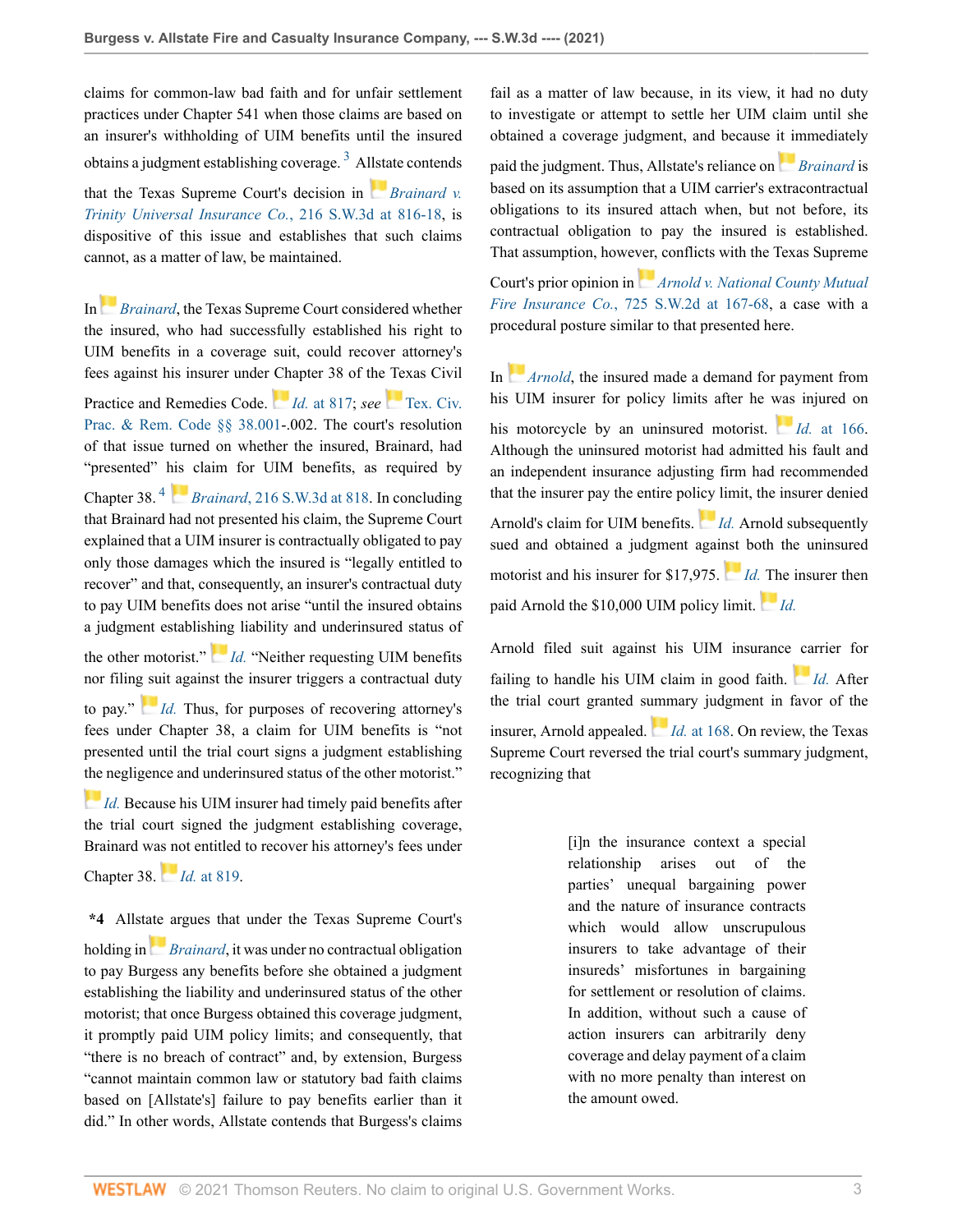*[I](https://1.next.westlaw.com/Link/RelatedInformation/Flag?documentGuid=Ie968bb57e7a711d99439b076ef9ec4de&transitionType=InlineKeyCiteFlags&originationContext=docHeaderFlag&Rank=0&ppcid=789ba5403d2043929cb5701c49df8e38&contextData=(sc.Default) )d.* [at 167.](http://www.westlaw.com/Link/Document/FullText?findType=Y&serNum=1987011572&pubNum=0000713&originatingDoc=I3e80f1504d4611eca49eee526a477d8b&refType=RP&fi=co_pp_sp_713_167&originationContext=document&vr=3.0&rs=cblt1.0&transitionType=DocumentItem&contextData=(sc.Default)#co_pp_sp_713_167) The court held:

A cause of action for breach of the duty of good faith and fair dealing is stated when it is alleged that there is no reasonable basis for denial of a claim or delay in payment or a failure on the part of the insurer to determine whether there is any reasonable basis for the denial or delay.

# *[Id.](http://www.westlaw.com/Link/Document/FullText?findType=Y&serNum=1987011572&pubNum=0000713&originatingDoc=I3e80f1504d4611eca49eee526a477d8b&refType=RP&originationContext=document&vr=3.0&rs=cblt1.0&transitionType=DocumentItem&contextData=(sc.Default))*

In short, the Texas Supreme Court in *[Arnold](http://www.westlaw.com/Link/Document/FullText?findType=Y&serNum=1987011572&pubNum=0000713&originatingDoc=I3e80f1504d4611eca49eee526a477d8b&refType=RP&originationContext=document&vr=3.0&rs=cblt1.0&transitionType=DocumentItem&contextData=(sc.Default))* recognized the existence of extracontractual duties of good faith and fair dealing arising from an insurer's handling of a UIM claim —a claim that had been denied by the insurer *befo[re](https://1.next.westlaw.com/Link/RelatedInformation/Flag?documentGuid=Ie968bb57e7a711d99439b076ef9ec4de&transitionType=InlineKeyCiteFlags&originationContext=docHeaderFlag&Rank=0&ppcid=789ba5403d2043929cb5701c49df8e38&contextData=(sc.Default) )* the insured obtained a judgme[nt es](https://1.next.westlaw.com/Link/RelatedInformation/Flag?documentGuid=I8a32595491c211db9127cf4cfcf88547&transitionType=InlineKeyCiteFlags&originationContext=docHeaderFlag&Rank=0&ppcid=789ba5403d2043929cb5701c49df8e38&contextData=(sc.Default) )tablishing coverage. *See [id.](http://www.westlaw.com/Link/Document/FullText?findType=Y&serNum=1987011572&pubNum=0000713&originatingDoc=I3e80f1504d4611eca49eee526a477d8b&refType=RP&fi=co_pp_sp_713_166&originationContext=document&vr=3.0&rs=cblt1.0&transitionType=DocumentItem&contextData=(sc.Default)#co_pp_sp_713_166)* [at 166.](http://www.westlaw.com/Link/Document/FullText?findType=Y&serNum=1987011572&pubNum=0000713&originatingDoc=I3e80f1504d4611eca49eee526a477d8b&refType=RP&fi=co_pp_sp_713_166&originationContext=document&vr=3.0&rs=cblt1.0&transitionType=DocumentItem&contextData=(sc.Default)#co_pp_sp_713_166) Subsequently, in *[Brainard](http://www.westlaw.com/Link/Document/FullText?findType=Y&serNum=2010959384&pubNum=0004644&originatingDoc=I3e80f1504d4611eca49eee526a477d8b&refType=RP&originationContext=document&vr=3.0&rs=cblt1.0&transitionType=DocumentItem&contextData=(sc.Default))*, the Texas Supreme Court clarified that an insured's contractual obligation to pay UIM benefits does not arise until the insured obtains a judgment e[stab](https://1.next.westlaw.com/Link/RelatedInformation/Flag?documentGuid=I8a32595491c211db9127cf4cfcf88547&transitionType=InlineKeyCiteFlags&originationContext=docHeaderFlag&Rank=0&ppcid=789ba5403d2043929cb5701c49df8e38&contextData=(sc.Default) )lishing coverage. [216 S.W.3d at 818](http://www.westlaw.com/Link/Document/FullText?findType=Y&serNum=2010959384&pubNum=0004644&originatingDoc=I3e80f1504d4611eca49eee526a477d8b&refType=RP&fi=co_pp_sp_4644_818&originationContext=document&vr=3.0&rs=cblt1.0&transitionType=DocumentItem&contextData=(sc.Default)#co_pp_sp_4644_818). The court in *[Brainard](http://www.westlaw.com/Link/Document/FullText?findType=Y&serNum=2010959384&pubNum=0004644&originatingDoc=I3e80f1504d4611eca49eee526a477d8b&refType=RP&originationContext=document&vr=3.0&rs=cblt1.0&transitionType=DocumentItem&contextData=(sc.Default))* did not, however, hold that an insurer's extracontractual duties arise when, but n[ot be](https://1.next.westlaw.com/Link/RelatedInformation/Flag?documentGuid=I8a32595491c211db9127cf4cfcf88547&transitionType=InlineKeyCiteFlags&originationContext=docHeaderFlag&Rank=0&ppcid=789ba5403d2043929cb5701c49df8e38&contextData=(sc.Default) )fore, the insurer's contract[ual d](https://1.next.westlaw.com/Link/RelatedInformation/Flag?documentGuid=I8a32595491c211db9127cf4cfcf88547&transitionType=InlineKeyCiteFlags&originationContext=docHeaderFlag&Rank=0&ppcid=789ba5403d2043929cb5701c49df8e38&contextData=(sc.Default) )uty to pay arises. *See id.* [at](http://www.westlaw.com/Link/Document/FullText?findType=Y&serNum=2010959384&pubNum=0004644&originatingDoc=I3e80f1504d4611eca49eee526a477d8b&refType=RP&fi=co_pp_sp_4644_817&originationContext=document&vr=3.0&rs=cblt1.0&transitionType=DocumentItem&contextData=(sc.Default)#co_pp_sp_4644_817) [817-19](http://www.westlaw.com/Link/Document/FullText?findType=Y&serNum=2010959384&pubNum=0004644&originatingDoc=I3e80f1504d4611eca49eee526a477d8b&refType=RP&fi=co_pp_sp_4644_817&originationContext=document&vr=3.0&rs=cblt1.0&transitionType=DocumentItem&contextData=(sc.Default)#co_pp_sp_4644_817). In fact, the *[Brainard](http://www.westlaw.com/Link/Document/FullText?findType=Y&serNum=2010959384&pubNum=0004644&originatingDoc=I3e80f1504d4611eca49eee526a477d8b&refType=RP&originationContext=document&vr=3.0&rs=cblt1.0&transitionType=DocumentItem&contextData=(sc.Default))* court did not mention *[Arnold](http://www.westlaw.com/Link/Document/FullText?findType=Y&serNum=1987011572&pubNum=0000713&originatingDoc=I3e80f1504d4611eca49eee526a477d8b&refType=RP&originationContext=document&vr=3.0&rs=cblt1.0&transitionType=DocumentItem&contextData=(sc.Default))* nor discuss the impact of its decision on Brainard's extracontractual claims, which had been se[vere](https://1.next.westlaw.com/Link/RelatedInformation/Flag?documentGuid=I8a32595491c211db9127cf4cfcf88547&transitionType=InlineKeyCiteFlags&originationContext=docHeaderFlag&Rank=0&ppcid=789ba5403d2043929cb5701c49df8e38&contextData=(sc.Default) )d from his coverage suit and remained pending. *See id.* [at 811,](http://www.westlaw.com/Link/Document/FullText?findType=Y&serNum=2010959384&pubNum=0004644&originatingDoc=I3e80f1504d4611eca49eee526a477d8b&refType=RP&fi=co_pp_sp_4644_811&originationContext=document&vr=3.0&rs=cblt1.0&transitionType=DocumentItem&contextData=(sc.Default)#co_pp_sp_4644_811) [817-19](http://www.westlaw.com/Link/Document/FullText?findType=Y&serNum=2010959384&pubNum=0004644&originatingDoc=I3e80f1504d4611eca49eee526a477d8b&refType=RP&fi=co_pp_sp_4644_811&originationContext=document&vr=3.0&rs=cblt1.0&transitionType=DocumentItem&contextData=(sc.Default)#co_pp_sp_4644_811). In the context of insurance disputes, it is well established that extracontractual claims, which sound in tort, are by their nature distinct and independent from coverage [clai](https://1.next.westlaw.com/Link/RelatedInformation/Flag?documentGuid=Ic370bdd03f4111e89d97ba661a8e31a6&transitionType=InlineKeyCiteFlags&originationContext=docHeaderFlag&Rank=0&ppcid=789ba5403d2043929cb5701c49df8e38&contextData=(sc.Default) )ms, which establish the insured's contractual liability. *Menchaca*[, 545 S.W.3d at 489](http://www.westlaw.com/Link/Document/FullText?findType=Y&serNum=2044350114&pubNum=0004644&originatingDoc=I3e80f1504d4611eca49eee526a477d8b&refType=RP&fi=co_pp_sp_4644_489&originationContext=document&vr=3.0&rs=cblt1.0&transitionType=DocumentItem&contextData=(sc.Default)#co_pp_sp_4644_489) ("An insured's claim for breach of an insurance contract is 'distinct' and 'independent' from claims that the insurer violated its [extra](https://1.next.westlaw.com/Link/RelatedInformation/Flag?documentGuid=I4489fa4de7cf11d9bf60c1d57ebc853e&transitionType=InlineKeyCiteFlags&originationContext=docHeaderFlag&Rank=0&ppcid=789ba5403d2043929cb5701c49df8e38&contextData=(sc.Default) )-contractual common-law and statutory duties.") (citing *[Liberty Nat'l](http://www.westlaw.com/Link/Document/FullText?findType=Y&serNum=1996154146&pubNum=0000713&originatingDoc=I3e80f1504d4611eca49eee526a477d8b&refType=RP&fi=co_pp_sp_713_629&originationContext=document&vr=3.0&rs=cblt1.0&transitionType=DocumentItem&contextData=(sc.Default)#co_pp_sp_713_629) Fire Ins. Co. v. Akin*[, 927 S.W.2d 627, 629 \(Tex. 1996\)](http://www.westlaw.com/Link/Document/FullText?findType=Y&serNum=1996154146&pubNum=0000713&originatingDoc=I3e80f1504d4611eca49eee526a477d8b&refType=RP&fi=co_pp_sp_713_629&originationContext=document&vr=3.0&rs=cblt1.0&transitionType=DocumentItem&contextData=(sc.Default)#co_pp_sp_713_629) ("Insurance coverage claims [and](https://1.next.westlaw.com/Link/RelatedInformation/Flag?documentGuid=I1e8fda36560011e4a795ac035416da91&transitionType=InlineKeyCiteFlags&originationContext=docHeaderFlag&Rank=0&ppcid=789ba5403d2043929cb5701c49df8e38&contextData=(sc.Default) ) bad faith claims are by their nature independent.")); *[In re Allstate Cnty. Mut.](http://www.westlaw.com/Link/Document/FullText?findType=Y&serNum=2034624851&pubNum=0004644&originatingDoc=I3e80f1504d4611eca49eee526a477d8b&refType=RP&fi=co_pp_sp_4644_500&originationContext=document&vr=3.0&rs=cblt1.0&transitionType=DocumentItem&contextData=(sc.Default)#co_pp_sp_4644_500)* *Ins. Co.*[, 447 S.W.3d 497, 500 \(Tex. App.—Houston \[1st](http://www.westlaw.com/Link/Document/FullText?findType=Y&serNum=2034624851&pubNum=0004644&originatingDoc=I3e80f1504d4611eca49eee526a477d8b&refType=RP&fi=co_pp_sp_4644_500&originationContext=document&vr=3.0&rs=cblt1.0&transitionType=DocumentItem&contextData=(sc.Default)#co_pp_sp_4644_500) [Dist.\] 2014, orig. proceeding\)](http://www.westlaw.com/Link/Document/FullText?findType=Y&serNum=2034624851&pubNum=0004644&originatingDoc=I3e80f1504d4611eca49eee526a477d8b&refType=RP&fi=co_pp_sp_4644_500&originationContext=document&vr=3.0&rs=cblt1.0&transitionType=DocumentItem&contextData=(sc.Default)#co_pp_sp_4644_500) ("Uninsured motorist claims and bad faith claims have been recognized as separate and distinct causes of action which might each constitute a complete lawsuit within itself."); *[In re American Nat'l Cnty.](http://www.westlaw.com/Link/Document/FullText?findType=Y&serNum=2028739853&pubNum=0004644&originatingDoc=I3e80f1504d4611eca49eee526a477d8b&refType=RP&fi=co_pp_sp_4644_433&originationContext=document&vr=3.0&rs=cblt1.0&transitionType=DocumentItem&contextData=(sc.Default)#co_pp_sp_4644_433) Mut. Ins. Co.*[, 384 S.W.3d at 433](http://www.westlaw.com/Link/Document/FullText?findType=Y&serNum=2028739853&pubNum=0004644&originatingDoc=I3e80f1504d4611eca49eee526a477d8b&refType=RP&fi=co_pp_sp_4644_433&originationContext=document&vr=3.0&rs=cblt1.0&transitionType=DocumentItem&contextData=(sc.Default)#co_pp_sp_4644_433) ("[I]t is well established that extra-contractual claims, such as bad faith claims, and contract claims related to insurance coverage are by their nature, independent claims that are subject to severance."). [Con](https://1.next.westlaw.com/Link/RelatedInformation/Flag?documentGuid=I8a32595491c211db9127cf4cfcf88547&transitionType=InlineKeyCiteFlags&originationContext=docHeaderFlag&Rank=0&ppcid=789ba5403d2043929cb5701c49df8e38&contextData=(sc.Default) )sequently, we do not construe the court's [hold](https://1.next.westlaw.com/Link/RelatedInformation/Flag?documentGuid=Ie968bb57e7a711d99439b076ef9ec4de&transitionType=InlineKeyCiteFlags&originationContext=docHeaderFlag&Rank=0&ppcid=789ba5403d2043929cb5701c49df8e38&contextData=(sc.Default) )ing in

*[Brainard](http://www.westlaw.com/Link/Document/FullText?findType=Y&serNum=2010959384&pubNum=0004644&originatingDoc=I3e80f1504d4611eca49eee526a477d8b&refType=RP&originationContext=document&vr=3.0&rs=cblt1.0&transitionType=DocumentItem&contextData=(sc.Default))* as expressly or implicitly abrogating *[Arnold](http://www.westlaw.com/Link/Document/FullText?findType=Y&serNum=1987011572&pubNum=0000713&originatingDoc=I3e80f1504d4611eca49eee526a477d8b&refType=RP&originationContext=document&vr=3.0&rs=cblt1.0&transitionType=DocumentItem&contextData=(sc.Default))* with respect to whether extracontractual duties in UIM claims handling may attach prior to the ins[ured](https://1.next.westlaw.com/Link/RelatedInformation/Flag?documentGuid=I8a32595491c211db9127cf4cfcf88547&transitionType=InlineKeyCiteFlags&originationContext=docHeaderFlag&Rank=0&ppcid=789ba5403d2043929cb5701c49df8e38&contextData=(sc.Default) )'s obtaining

a coverage judgment. Allstate's reliance on *[Brainard](http://www.westlaw.com/Link/Document/FullText?findType=Y&serNum=2010959384&pubNum=0004644&originatingDoc=I3e80f1504d4611eca49eee526a477d8b&refType=RP&originationContext=document&vr=3.0&rs=cblt1.0&transitionType=DocumentItem&contextData=(sc.Default))* is misplaced.

**\*5** In addition, Allstate's position that extracontractual duties cannot attach before a coverage judgment is obtained is inconsistent with opinions from the Texas Supreme Court, this Court, and other courts of appeals, recognizing that in the context of UIM disputes, trial courts should generally sever and abate extracontractual claims pending resolution of an insured's coverage claim. *See [In re State Farm Mut.](http://www.westlaw.com/Link/Document/FullText?findType=Y&serNum=2053279391&pubNum=0004644&originatingDoc=I3e80f1504d4611eca49eee526a477d8b&refType=RP&fi=co_pp_sp_4644_877&originationContext=document&vr=3.0&rs=cblt1.0&transitionType=DocumentItem&contextData=(sc.Default)#co_pp_sp_4644_877) Auto. Ins. Co.*[, 629 S.W.3d 866, 877–78 \(Tex. 2021\) \(orig.](http://www.westlaw.com/Link/Document/FullText?findType=Y&serNum=2053279391&pubNum=0004644&originatingDoc=I3e80f1504d4611eca49eee526a477d8b&refType=RP&fi=co_pp_sp_4644_877&originationContext=document&vr=3.0&rs=cblt1.0&transitionType=DocumentItem&contextData=(sc.Default)#co_pp_sp_4644_877) [proceeding\)](http://www.westlaw.com/Link/Document/FullText?findType=Y&serNum=2053279391&pubNum=0004644&originatingDoc=I3e80f1504d4611eca49eee526a477d8b&refType=RP&fi=co_pp_sp_4644_877&originationContext=document&vr=3.0&rs=cblt1.0&transitionType=DocumentItem&contextData=(sc.Default)#co_pp_sp_4644_877) (directing trial court to order bifurcated trials on issues of coverage and statutory claims); *[In re American Nat'l](http://www.westlaw.com/Link/Document/FullText?findType=Y&serNum=2028739853&pubNum=0004644&originatingDoc=I3e80f1504d4611eca49eee526a477d8b&refType=RP&fi=co_pp_sp_4644_438&originationContext=document&vr=3.0&rs=cblt1.0&transitionType=DocumentItem&contextData=(sc.Default)#co_pp_sp_4644_438) Cnty. Mut. Ins. Co.*[, 384 S.W.3d at 438](http://www.westlaw.com/Link/Document/FullText?findType=Y&serNum=2028739853&pubNum=0004644&originatingDoc=I3e80f1504d4611eca49eee526a477d8b&refType=RP&fi=co_pp_sp_4644_438&originationContext=document&vr=3.0&rs=cblt1.0&transitionType=DocumentItem&contextData=(sc.Default)#co_pp_sp_4644_438) (directing trial court to sever and abate insured's extracontractual claims pending determination on coverage); *see also [In re Allstate Fire &](http://www.westlaw.com/Link/Document/FullText?findType=Y&serNum=2043128325&pubNum=0000999&originatingDoc=I3e80f1504d4611eca49eee526a477d8b&refType=RP&originationContext=document&vr=3.0&rs=cblt1.0&transitionType=DocumentItem&contextData=(sc.Default)) Cas. Ins. Co.*[, No. 12-17-00266-CV, 2017 WL 5167350 at \\*4,](http://www.westlaw.com/Link/Document/FullText?findType=Y&serNum=2043128325&pubNum=0000999&originatingDoc=I3e80f1504d4611eca49eee526a477d8b&refType=RP&originationContext=document&vr=3.0&rs=cblt1.0&transitionType=DocumentItem&contextData=(sc.Default)) [2017 Tex. App. LEXIS 10428 at \\*4 \(Tex. App.—Tyler Nov.](http://www.westlaw.com/Link/Document/FullText?findType=Y&serNum=2043128325&pubNum=0000999&originatingDoc=I3e80f1504d4611eca49eee526a477d8b&refType=RP&originationContext=document&vr=3.0&rs=cblt1.0&transitionType=DocumentItem&contextData=(sc.Default)) [8, 2017, orig. proceeding\) \(mem. op.\)](http://www.westlaw.com/Link/Document/FullText?findType=Y&serNum=2043128325&pubNum=0000999&originatingDoc=I3e80f1504d4611eca49eee526a477d8b&refType=RP&originationContext=document&vr=3.0&rs=cblt1.0&transitionType=DocumentItem&contextData=(sc.Default)) (concluding that "extracontractual claims must be severed and abated until the [UIM] breach of contract claim is determined"); *[In re Progressive](http://www.westlaw.com/Link/Document/FullText?findType=Y&serNum=2033577738&pubNum=0004644&originatingDoc=I3e80f1504d4611eca49eee526a477d8b&refType=RP&fi=co_pp_sp_4644_426&originationContext=document&vr=3.0&rs=cblt1.0&transitionType=DocumentItem&contextData=(sc.Default)#co_pp_sp_4644_426) Cnty. Mut. Ins. Co.*[, 439 S.W.3d 422, 426 \(Tex. App.—](http://www.westlaw.com/Link/Document/FullText?findType=Y&serNum=2033577738&pubNum=0004644&originatingDoc=I3e80f1504d4611eca49eee526a477d8b&refType=RP&fi=co_pp_sp_4644_426&originationContext=document&vr=3.0&rs=cblt1.0&transitionType=DocumentItem&contextData=(sc.Default)#co_pp_sp_4644_426) [Houston \[1st Dist.\] 2015, orig. proceeding\)](http://www.westlaw.com/Link/Document/FullText?findType=Y&serNum=2033577738&pubNum=0004644&originatingDoc=I3e80f1504d4611eca49eee526a477d8b&refType=RP&fi=co_pp_sp_4644_426&originationContext=document&vr=3.0&rs=cblt1.0&transitionType=DocumentItem&contextData=(sc.Default)#co_pp_sp_4644_426) (same). The rationale for these decisions, at least in part, is that an insurer generally cannot be liable on bad faith claims arising from its denial or failure to investigate claims that it has no duty to pay, and that, as a result, an insured's extracontractual claims "may be rendered moot by a determination of underlying [non-]liability" on the coverage claim. *[In re State Farm Mut.](http://www.westlaw.com/Link/Document/FullText?findType=Y&serNum=2053279391&pubNum=0004644&originatingDoc=I3e80f1504d4611eca49eee526a477d8b&refType=RP&fi=co_pp_sp_4644_876&originationContext=document&vr=3.0&rs=cblt1.0&transitionType=DocumentItem&contextData=(sc.Default)#co_pp_sp_4644_876) Auto. Ins. Co.*[, 629 S.W.3d at 876](http://www.westlaw.com/Link/Document/FullText?findType=Y&serNum=2053279391&pubNum=0004644&originatingDoc=I3e80f1504d4611eca49eee526a477d8b&refType=RP&fi=co_pp_sp_4644_876&originationContext=document&vr=3.0&rs=cblt1.0&transitionType=DocumentItem&contextData=(sc.Default)#co_pp_sp_4644_876) (quoting *In re Allstate Fire & Cas. Ins. Co.*, 2017 WL 5167350, at \*4, 2017 Tex. App. LEXIS 10428, at \*4); *[In re American Nat'l Cnty. Mut. Ins. Co.](http://www.westlaw.com/Link/Document/FullText?findType=Y&serNum=2028739853&pubNum=0004644&originatingDoc=I3e80f1504d4611eca49eee526a477d8b&refType=RP&fi=co_pp_sp_4644_438&originationContext=document&vr=3.0&rs=cblt1.0&transitionType=DocumentItem&contextData=(sc.Default)#co_pp_sp_4644_438)*, [384 S.W.3d at 438](http://www.westlaw.com/Link/Document/FullText?findType=Y&serNum=2028739853&pubNum=0004644&originatingDoc=I3e80f1504d4611eca49eee526a477d8b&refType=RP&fi=co_pp_sp_4644_438&originationContext=document&vr=3.0&rs=cblt1.0&transitionType=DocumentItem&contextData=(sc.Default)#co_pp_sp_4644_438) (explaining that insured's extracontractual claims could be rendered moot upon determination that insurer was not contractually obligated to pay UIM claim).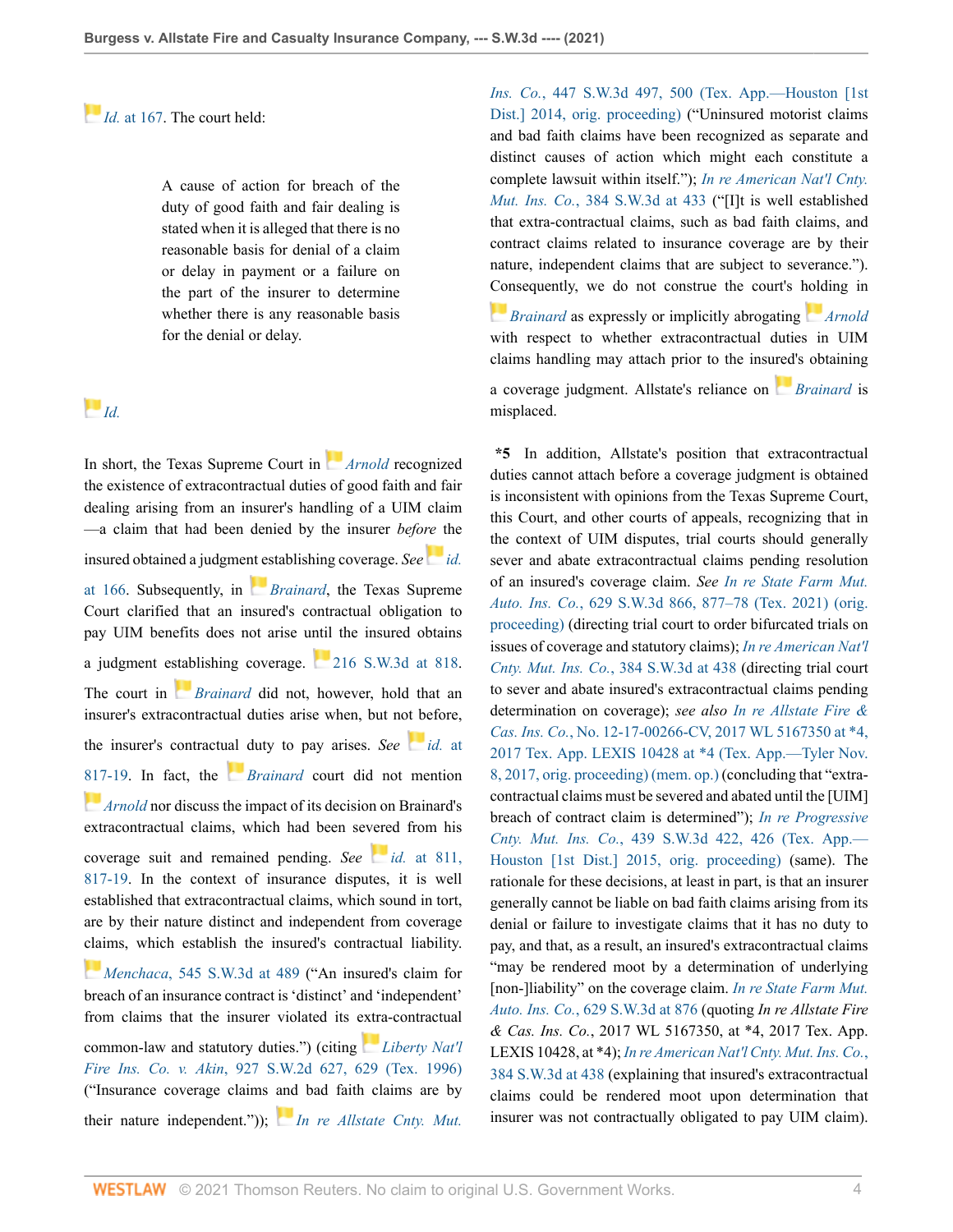In other words, a legal determination that an insured is not contractually entitled to UIM policy benefits generally bars the insured from proceeding on any extracontractual claims. Therefore, as a procedural matter, a severance and abatement of the extracontractual claims protects the insurer from having to "undergo the expense of litigating and conducting discovery that ultimately may be unnecessary." *[In re State](http://www.westlaw.com/Link/Document/FullText?findType=Y&serNum=2053279391&pubNum=0004644&originatingDoc=I3e80f1504d4611eca49eee526a477d8b&refType=RP&fi=co_pp_sp_4644_877&originationContext=document&vr=3.0&rs=cblt1.0&transitionType=DocumentItem&contextData=(sc.Default)#co_pp_sp_4644_877) [Farm Mut. Auto. Ins. Co.](http://www.westlaw.com/Link/Document/FullText?findType=Y&serNum=2053279391&pubNum=0004644&originatingDoc=I3e80f1504d4611eca49eee526a477d8b&refType=RP&fi=co_pp_sp_4644_877&originationContext=document&vr=3.0&rs=cblt1.0&transitionType=DocumentItem&contextData=(sc.Default)#co_pp_sp_4644_877)*, 629 S.W.3d at 877 (quoting *[In re](http://www.westlaw.com/Link/Document/FullText?findType=Y&serNum=2049548353&pubNum=0000999&originatingDoc=I3e80f1504d4611eca49eee526a477d8b&refType=RP&originationContext=document&vr=3.0&rs=cblt1.0&transitionType=DocumentItem&contextData=(sc.Default)) Colonial Cnty. Mut. Ins. Co.*[, No. 01-19-00391-CV, 2019 WL](http://www.westlaw.com/Link/Document/FullText?findType=Y&serNum=2049548353&pubNum=0000999&originatingDoc=I3e80f1504d4611eca49eee526a477d8b&refType=RP&originationContext=document&vr=3.0&rs=cblt1.0&transitionType=DocumentItem&contextData=(sc.Default)) [5699735 at \\*5, 2019 Tex. App. LEXIS 9649 at \\*12 \(Tex. App.](http://www.westlaw.com/Link/Document/FullText?findType=Y&serNum=2049548353&pubNum=0000999&originatingDoc=I3e80f1504d4611eca49eee526a477d8b&refType=RP&originationContext=document&vr=3.0&rs=cblt1.0&transitionType=DocumentItem&contextData=(sc.Default)) [—Houston \[1st Dist.\] Nov. 5, 2019, orig. proceeding\) \(mem.](http://www.westlaw.com/Link/Document/FullText?findType=Y&serNum=2049548353&pubNum=0000999&originatingDoc=I3e80f1504d4611eca49eee526a477d8b&refType=RP&originationContext=document&vr=3.0&rs=cblt1.0&transitionType=DocumentItem&contextData=(sc.Default)) [op.\)\)](http://www.westlaw.com/Link/Document/FullText?findType=Y&serNum=2049548353&pubNum=0000999&originatingDoc=I3e80f1504d4611eca49eee526a477d8b&refType=RP&originationContext=document&vr=3.0&rs=cblt1.0&transitionType=DocumentItem&contextData=(sc.Default)); *see also In re Germania Ins. Co.*[, No. 13-18-00102-](http://www.westlaw.com/Link/Document/FullText?findType=Y&serNum=2044383290&pubNum=0000999&originatingDoc=I3e80f1504d4611eca49eee526a477d8b&refType=RP&originationContext=document&vr=3.0&rs=cblt1.0&transitionType=DocumentItem&contextData=(sc.Default)) [CV, 2018 WL 1904911 at \\*4, 2018 Tex. App. LEXIS 2834](http://www.westlaw.com/Link/Document/FullText?findType=Y&serNum=2044383290&pubNum=0000999&originatingDoc=I3e80f1504d4611eca49eee526a477d8b&refType=RP&originationContext=document&vr=3.0&rs=cblt1.0&transitionType=DocumentItem&contextData=(sc.Default)) [at \\*11 \(Tex. App.—Corpus Christi-Edinburg Apr. 23, 2018,](http://www.westlaw.com/Link/Document/FullText?findType=Y&serNum=2044383290&pubNum=0000999&originatingDoc=I3e80f1504d4611eca49eee526a477d8b&refType=RP&originationContext=document&vr=3.0&rs=cblt1.0&transitionType=DocumentItem&contextData=(sc.Default)) [orig. proceeding\) \(mem. op.\)](http://www.westlaw.com/Link/Document/FullText?findType=Y&serNum=2044383290&pubNum=0000999&originatingDoc=I3e80f1504d4611eca49eee526a477d8b&refType=RP&originationContext=document&vr=3.0&rs=cblt1.0&transitionType=DocumentItem&contextData=(sc.Default)) (requiring trial court to sever and abate extracontractual claims and explaining that "[i]f the causes were not severed, Germania would be required to put forth the effort and expense [of litigating] bad faith and other extra-contractual claims that could be rendered moot by the portion of the trial relating to breach of contract for [UIM] benefits").

Contrary to Allstate's suggestion, these severance-andabatement cases do not stand for the proposition that a UIM insured cannot, as a matter of law, maintain extracontractual claims *based on conduct* in the handling of a UIM claim that occurs before the insured obtains a coverage judgment. In fact, these cases recognize that once the insured establishes that the UIM insurer is contractually obligated to pay benefits, the insured may then proceed to litigate her extracontractual claims. *[In re State Farm Mut. Auto. Ins. Co.](http://www.westlaw.com/Link/Document/FullText?findType=Y&serNum=2053279391&pubNum=0004644&originatingDoc=I3e80f1504d4611eca49eee526a477d8b&refType=RP&fi=co_pp_sp_4644_870&originationContext=document&vr=3.0&rs=cblt1.0&transitionType=DocumentItem&contextData=(sc.Default)#co_pp_sp_4644_870)*, 629 S.W.3d at [870](http://www.westlaw.com/Link/Document/FullText?findType=Y&serNum=2053279391&pubNum=0004644&originatingDoc=I3e80f1504d4611eca49eee526a477d8b&refType=RP&fi=co_pp_sp_4644_870&originationContext=document&vr=3.0&rs=cblt1.0&transitionType=DocumentItem&contextData=(sc.Default)#co_pp_sp_4644_870) ("A plaintiff who succeeds in [the] first phase of the case may then proceed to litigate its Insurance Code claims in light of the results of the initial trial."); *see also In re [State Farm](http://www.westlaw.com/Link/Document/FullText?findType=Y&serNum=2052397756&pubNum=0004644&originatingDoc=I3e80f1504d4611eca49eee526a477d8b&refType=RP&fi=co_pp_sp_4644_329&originationContext=document&vr=3.0&rs=cblt1.0&transitionType=DocumentItem&contextData=(sc.Default)#co_pp_sp_4644_329) Mut. Auto. Ins. Co.*[, 614 S.W.3d 316, 329 \(Tex. App.—Fort](http://www.westlaw.com/Link/Document/FullText?findType=Y&serNum=2052397756&pubNum=0004644&originatingDoc=I3e80f1504d4611eca49eee526a477d8b&refType=RP&fi=co_pp_sp_4644_329&originationContext=document&vr=3.0&rs=cblt1.0&transitionType=DocumentItem&contextData=(sc.Default)#co_pp_sp_4644_329) [Worth 2020, orig. proceeding\)](http://www.westlaw.com/Link/Document/FullText?findType=Y&serNum=2052397756&pubNum=0004644&originatingDoc=I3e80f1504d4611eca49eee526a477d8b&refType=RP&fi=co_pp_sp_4644_329&originationContext=document&vr=3.0&rs=cblt1.0&transitionType=DocumentItem&contextData=(sc.Default)#co_pp_sp_4644_329) (explaining that "[i]mplicit in these [severance and abatement] decisions ... is a reasonable inference that the insurer's handling and adjustment of a claim for UM/UIM benefits may, in fact, become actionable, and such discovery permissible, if the insured obtains a judgment establishing the liability of the uninsured or underinsured motorist and damages resulting thereby in the underlying direct action"). In contrast, under Allstate's view, there would be no extracontractual claims to sever and abate in these cases because, at that point in the litigation, the issue of coverage has not been legally determined.

[In s](https://1.next.westlaw.com/Link/RelatedInformation/Flag?documentGuid=Ieee5252425b011de9988d233d23fe599&transitionType=InlineKeyCiteFlags&originationContext=docHeaderFlag&Rank=0&ppcid=789ba5403d2043929cb5701c49df8e38&contextData=(sc.Default) )upport of its argument, Allstate also cites a federal case, *[Weir v. Twin City Fire Insurance Co.](http://www.westlaw.com/Link/Document/FullText?findType=Y&serNum=2018579448&pubNum=0004637&originatingDoc=I3e80f1504d4611eca49eee526a477d8b&refType=RP&originationContext=document&vr=3.0&rs=cblt1.0&transitionType=DocumentItem&contextData=(sc.Default))*, for the proposition that it cannot be liable for failing to conduct a reasonable investigation or to effectuate a settlement because "it would [be](https://1.next.westlaw.com/Link/RelatedInformation/Flag?documentGuid=Ieee5252425b011de9988d233d23fe599&transitionType=InlineKeyCiteFlags&originationContext=docHeaderFlag&Rank=0&ppcid=789ba5403d2043929cb5701c49df8e38&contextData=(sc.Default) ) impossible to assess liability without the jury'[s in](https://1.next.westlaw.com/Link/RelatedInformation/Flag?documentGuid=Ieee5252425b011de9988d233d23fe599&transitionType=InlineKeyCiteFlags&originationContext=docHeaderFlag&Rank=0&ppcid=789ba5403d2043929cb5701c49df8e38&contextData=(sc.Default) )put."

# [622 F. Supp.2d 483, 486 \(S.D. Tex. 2009\)](http://www.westlaw.com/Link/Document/FullText?findType=Y&serNum=2018579448&pubNum=0004637&originatingDoc=I3e80f1504d4611eca49eee526a477d8b&refType=RP&fi=co_pp_sp_4637_486&originationContext=document&vr=3.0&rs=cblt1.0&transitionType=DocumentItem&contextData=(sc.Default)#co_pp_sp_4637_486). In *[Weir](http://www.westlaw.com/Link/Document/FullText?findType=Y&serNum=2018579448&pubNum=0004637&originatingDoc=I3e80f1504d4611eca49eee526a477d8b&refType=RP&originationContext=document&vr=3.0&rs=cblt1.0&transitionType=DocumentItem&contextData=(sc.Default))*,

the federal district court relied on *[Brainard](http://www.westlaw.com/Link/Document/FullText?findType=Y&serNum=2010959384&pubNum=0004644&originatingDoc=I3e80f1504d4611eca49eee526a477d8b&refType=RP&originationContext=document&vr=3.0&rs=cblt1.0&transitionType=DocumentItem&contextData=(sc.Default))* to hold that the UIM insurer could not be "guilty of not performing a proper investigation of [Weir's] UIM claim because it is the trial of the UIM claim, at which it will be determined who was at fault and t[he a](https://1.next.westlaw.com/Link/RelatedInformation/Flag?documentGuid=Ieee5252425b011de9988d233d23fe599&transitionType=InlineKeyCiteFlags&originationContext=docHeaderFlag&Rank=0&ppcid=789ba5403d2043929cb5701c49df8e38&contextData=(sc.Default) )mount of damages, that constitutes the investigation." *[Id.](http://www.westlaw.com/Link/Document/FullText?findType=Y&serNum=2018579448&pubNum=0004637&originatingDoc=I3e80f1504d4611eca49eee526a477d8b&refType=RP&originationContext=document&vr=3.0&rs=cblt1.0&transitionType=DocumentItem&contextData=(sc.Default))* Similarly, the court held that the UIM insurer could not be liable "for bad faith claim handling because it denied or postponed paying Weir's claim" because "until the conditions precedent to the existence [of t](https://1.next.westlaw.com/Link/RelatedInformation/Flag?documentGuid=Ieee5252425b011de9988d233d23fe599&transitionType=InlineKeyCiteFlags&originationContext=docHeaderFlag&Rank=0&ppcid=789ba5403d2043929cb5701c49df8e38&contextData=(sc.Default) )he duty to pay for coverag[e, th](https://1.next.westlaw.com/Link/RelatedInformation/Flag?documentGuid=Ieee5252425b011de9988d233d23fe599&transitionType=InlineKeyCiteFlags&originationContext=docHeaderFlag&Rank=0&ppcid=789ba5403d2043929cb5701c49df8e38&contextData=(sc.Default) )ere is no duty to pay." *[Id.](http://www.westlaw.com/Link/Document/FullText?findType=Y&serNum=2018579448&pubNum=0004637&originatingDoc=I3e80f1504d4611eca49eee526a477d8b&refType=RP&originationContext=document&vr=3.0&rs=cblt1.0&transitionType=DocumentItem&contextData=(sc.Default))* The court's decision in *[Weir](http://www.westlaw.com/Link/Document/FullText?findType=Y&serNum=2018579448&pubNum=0004637&originatingDoc=I3e80f1504d4611eca49eee526a477d8b&refType=RP&originationContext=document&vr=3.0&rs=cblt1.0&transitionType=DocumentItem&contextData=(sc.Default))* is based [on](https://1.next.westlaw.com/Link/RelatedInformation/Flag?documentGuid=I8a32595491c211db9127cf4cfcf88547&transitionType=InlineKeyCiteFlags&originationContext=docHeaderFlag&Rank=0&ppcid=789ba5403d2043929cb5701c49df8e38&contextData=(sc.Default) ) an interpretation and extension of the court's holding in *[Brainard](http://www.westlaw.com/Link/Document/FullText?findType=Y&serNum=2010959384&pubNum=0004644&originatingDoc=I3e80f1504d4611eca49eee526a477d8b&refType=RP&originationContext=document&vr=3.0&rs=cblt1.0&transitionType=DocumentItem&contextData=(sc.Default))* that, as we have explained, is not supported by the relevant case la[w an](https://1.next.westlaw.com/Link/RelatedInformation/Flag?documentGuid=Ie968bb57e7a711d99439b076ef9ec4de&transitionType=InlineKeyCiteFlags&originationContext=docHeaderFlag&Rank=0&ppcid=789ba5403d2043929cb5701c49df8e38&contextData=(sc.Default) )d conflicts with the Texas Supreme Court's [deci](https://1.next.westlaw.com/Link/RelatedInformation/Flag?documentGuid=Ieee5252425b011de9988d233d23fe599&transitionType=InlineKeyCiteFlags&originationContext=docHeaderFlag&Rank=0&ppcid=789ba5403d2043929cb5701c49df8e38&contextData=(sc.Default) )sion in *[Arnold.](http://www.westlaw.com/Link/Document/FullText?findType=Y&serNum=1987011572&pubNum=0000713&originatingDoc=I3e80f1504d4611eca49eee526a477d8b&refType=RP&originationContext=document&vr=3.0&rs=cblt1.0&transitionType=DocumentItem&contextData=(sc.Default))* Consequently, we decline to follow *[Weir](http://www.westlaw.com/Link/Document/FullText?findType=Y&serNum=2018579448&pubNum=0004637&originatingDoc=I3e80f1504d4611eca49eee526a477d8b&refType=RP&originationContext=document&vr=3.0&rs=cblt1.0&transitionType=DocumentItem&contextData=(sc.Default))* and similar cases that fail to recognize that a UIM carrier's extracontractual obligations to its insured may attach before

<span id="page-4-0"></span>its contractual obligation to pay benefits is established. [5](#page-8-1)

**\*6** Instead, we join those Texas courts of appeals and federal courts that have rejected th[e a](https://1.next.westlaw.com/Link/RelatedInformation/Flag?documentGuid=I6aea953989fd11d9ac45f46c5ea084a3&transitionType=InlineKeyCiteFlags&originationContext=docHeaderFlag&Rank=0&ppcid=789ba5403d2043929cb5701c49df8e38&contextData=(sc.Default) )rguments advanced by Allstate in this appeal. *See, e.g., [Hamburger v. State](http://www.westlaw.com/Link/Document/FullText?findType=Y&serNum=2004176540&pubNum=0000506&originatingDoc=I3e80f1504d4611eca49eee526a477d8b&refType=RP&fi=co_pp_sp_506_880&originationContext=document&vr=3.0&rs=cblt1.0&transitionType=DocumentItem&contextData=(sc.Default)#co_pp_sp_506_880) Farm Mut. Auto. Ins. Co.*[, 361 F.3d 875, 880-81 \(5th Cir.](http://www.westlaw.com/Link/Document/FullText?findType=Y&serNum=2004176540&pubNum=0000506&originatingDoc=I3e80f1504d4611eca49eee526a477d8b&refType=RP&fi=co_pp_sp_506_880&originationContext=document&vr=3.0&rs=cblt1.0&transitionType=DocumentItem&contextData=(sc.Default)#co_pp_sp_506_880) [2004\)](http://www.westlaw.com/Link/Document/FullText?findType=Y&serNum=2004176540&pubNum=0000506&originatingDoc=I3e80f1504d4611eca49eee526a477d8b&refType=RP&fi=co_pp_sp_506_880&originationContext=document&vr=3.0&rs=cblt1.0&transitionType=DocumentItem&contextData=(sc.Default)#co_pp_sp_506_880); *[Valdez v. Allstate Fire & Cas. Ins. Co.](http://www.westlaw.com/Link/Document/FullText?findType=Y&serNum=2054564047&pubNum=0000999&originatingDoc=I3e80f1504d4611eca49eee526a477d8b&refType=RP&fi=co_pp_sp_999_5&originationContext=document&vr=3.0&rs=cblt1.0&transitionType=DocumentItem&contextData=(sc.Default)#co_pp_sp_999_5)*, No. SA-21- [CV-00494-XR, 2021 WL 4340973 at \\*5, 2021 U.S. Dist.](http://www.westlaw.com/Link/Document/FullText?findType=Y&serNum=2054564047&pubNum=0000999&originatingDoc=I3e80f1504d4611eca49eee526a477d8b&refType=RP&fi=co_pp_sp_999_5&originationContext=document&vr=3.0&rs=cblt1.0&transitionType=DocumentItem&contextData=(sc.Default)#co_pp_sp_999_5) [LEXIS 181777 at \\*14-15 \(W.D. Tex. Sept. 22, 2021\)](http://www.westlaw.com/Link/Document/FullText?findType=Y&serNum=2054564047&pubNum=0000999&originatingDoc=I3e80f1504d4611eca49eee526a477d8b&refType=RP&fi=co_pp_sp_999_5&originationContext=document&vr=3.0&rs=cblt1.0&transitionType=DocumentItem&contextData=(sc.Default)#co_pp_sp_999_5) (order); *[James v. Allstate Fire & Cas. Ins. Co.](http://www.westlaw.com/Link/Document/FullText?findType=Y&serNum=2051539783&pubNum=0007903&originatingDoc=I3e80f1504d4611eca49eee526a477d8b&refType=RP&fi=co_pp_sp_7903_585&originationContext=document&vr=3.0&rs=cblt1.0&transitionType=DocumentItem&contextData=(sc.Default)#co_pp_sp_7903_585)*, 475 F. Supp.3d 578, [585 \(N.D. Tex. 2020\);](http://www.westlaw.com/Link/Document/FullText?findType=Y&serNum=2051539783&pubNum=0007903&originatingDoc=I3e80f1504d4611eca49eee526a477d8b&refType=RP&fi=co_pp_sp_7903_585&originationContext=document&vr=3.0&rs=cblt1.0&transitionType=DocumentItem&contextData=(sc.Default)#co_pp_sp_7903_585) *[Accardo v. American First Lloyds Ins.](http://www.westlaw.com/Link/Document/FullText?findType=Y&serNum=2027638834&pubNum=0000999&originatingDoc=I3e80f1504d4611eca49eee526a477d8b&refType=RP&fi=co_pp_sp_999_5&originationContext=document&vr=3.0&rs=cblt1.0&transitionType=DocumentItem&contextData=(sc.Default)#co_pp_sp_999_5) Co.*[, No. H-11-0008, 2012 WL 1576022 at \\*5, 2012 U.S. Dist.](http://www.westlaw.com/Link/Document/FullText?findType=Y&serNum=2027638834&pubNum=0000999&originatingDoc=I3e80f1504d4611eca49eee526a477d8b&refType=RP&fi=co_pp_sp_999_5&originationContext=document&vr=3.0&rs=cblt1.0&transitionType=DocumentItem&contextData=(sc.Default)#co_pp_sp_999_5) [LEXIS 62181 at \\*14 \(S.D. Tex. May 3, 2012\);](http://www.westlaw.com/Link/Document/FullText?findType=Y&serNum=2027638834&pubNum=0000999&originatingDoc=I3e80f1504d4611eca49eee526a477d8b&refType=RP&fi=co_pp_sp_999_5&originationContext=document&vr=3.0&rs=cblt1.0&transitionType=DocumentItem&contextData=(sc.Default)#co_pp_sp_999_5) *[In re](http://www.westlaw.com/Link/Document/FullText?findType=Y&serNum=2052397756&pubNum=0004644&originatingDoc=I3e80f1504d4611eca49eee526a477d8b&refType=RP&fi=co_pp_sp_4644_362&originationContext=document&vr=3.0&rs=cblt1.0&transitionType=DocumentItem&contextData=(sc.Default)#co_pp_sp_4644_362) State [Farm Mut. Auto. Ins. Co.](http://www.westlaw.com/Link/Document/FullText?findType=Y&serNum=2052397756&pubNum=0004644&originatingDoc=I3e80f1504d4611eca49eee526a477d8b&refType=RP&fi=co_pp_sp_4644_362&originationContext=document&vr=3.0&rs=cblt1.0&transitionType=DocumentItem&contextData=(sc.Default)#co_pp_sp_4644_362)*, 614 S.W.3d at 362; *[State Farm](http://www.westlaw.com/Link/Document/FullText?findType=Y&serNum=2049207222&pubNum=0004644&originatingDoc=I3e80f1504d4611eca49eee526a477d8b&refType=RP&fi=co_pp_sp_4644_683&originationContext=document&vr=3.0&rs=cblt1.0&transitionType=DocumentItem&contextData=(sc.Default)#co_pp_sp_4644_683) Mut. Auto. Ass'n v. Cook*[, 591 S.W.3d 677, 683 \(Tex. App.—](http://www.westlaw.com/Link/Document/FullText?findType=Y&serNum=2049207222&pubNum=0004644&originatingDoc=I3e80f1504d4611eca49eee526a477d8b&refType=RP&fi=co_pp_sp_4644_683&originationContext=document&vr=3.0&rs=cblt1.0&transitionType=DocumentItem&contextData=(sc.Default)#co_pp_sp_4644_683)

[San Antonio 2019, no. pet.\)](http://www.westlaw.com/Link/Document/FullText?findType=Y&serNum=2049207222&pubNum=0004644&originatingDoc=I3e80f1504d4611eca49eee526a477d8b&refType=RP&fi=co_pp_sp_4644_683&originationContext=document&vr=3.0&rs=cblt1.0&transitionType=DocumentItem&contextData=(sc.Default)#co_pp_sp_4644_683). In *[Hamburger v. State Farm](http://www.westlaw.com/Link/Document/FullText?findType=Y&serNum=2004176540&pubNum=0000506&originatingDoc=I3e80f1504d4611eca49eee526a477d8b&refType=RP&originationContext=document&vr=3.0&rs=cblt1.0&transitionType=DocumentItem&contextData=(sc.Default)) [Mutual Auto Insurance Co.](http://www.westlaw.com/Link/Document/FullText?findType=Y&serNum=2004176540&pubNum=0000506&originatingDoc=I3e80f1504d4611eca49eee526a477d8b&refType=RP&originationContext=document&vr=3.0&rs=cblt1.0&transitionType=DocumentItem&contextData=(sc.Default))*, the insurer argued that "coverage of Hamburger's UIM claim was not reasonably clear until the jury determined the extent of Hamburger's damages caused by the other driver" and that, as a result, "no bad faith liability could attach for [the insurance carrier's] failure to settle the claim prior to [that determination]."  $\frac{361 \text{ F} \cdot 3 \text{ d}}{361 \text{ F} \cdot 3 \text{ d}}$  at 880-81. The Fifth Circuit rejected this argument. *Id.* [at 881.](http://www.westlaw.com/Link/Document/FullText?findType=Y&serNum=2004176540&pubNum=0000506&originatingDoc=I3e80f1504d4611eca49eee526a477d8b&refType=RP&fi=co_pp_sp_506_881&originationContext=document&vr=3.0&rs=cblt1.0&transitionType=DocumentItem&contextData=(sc.Default)#co_pp_sp_506_881) The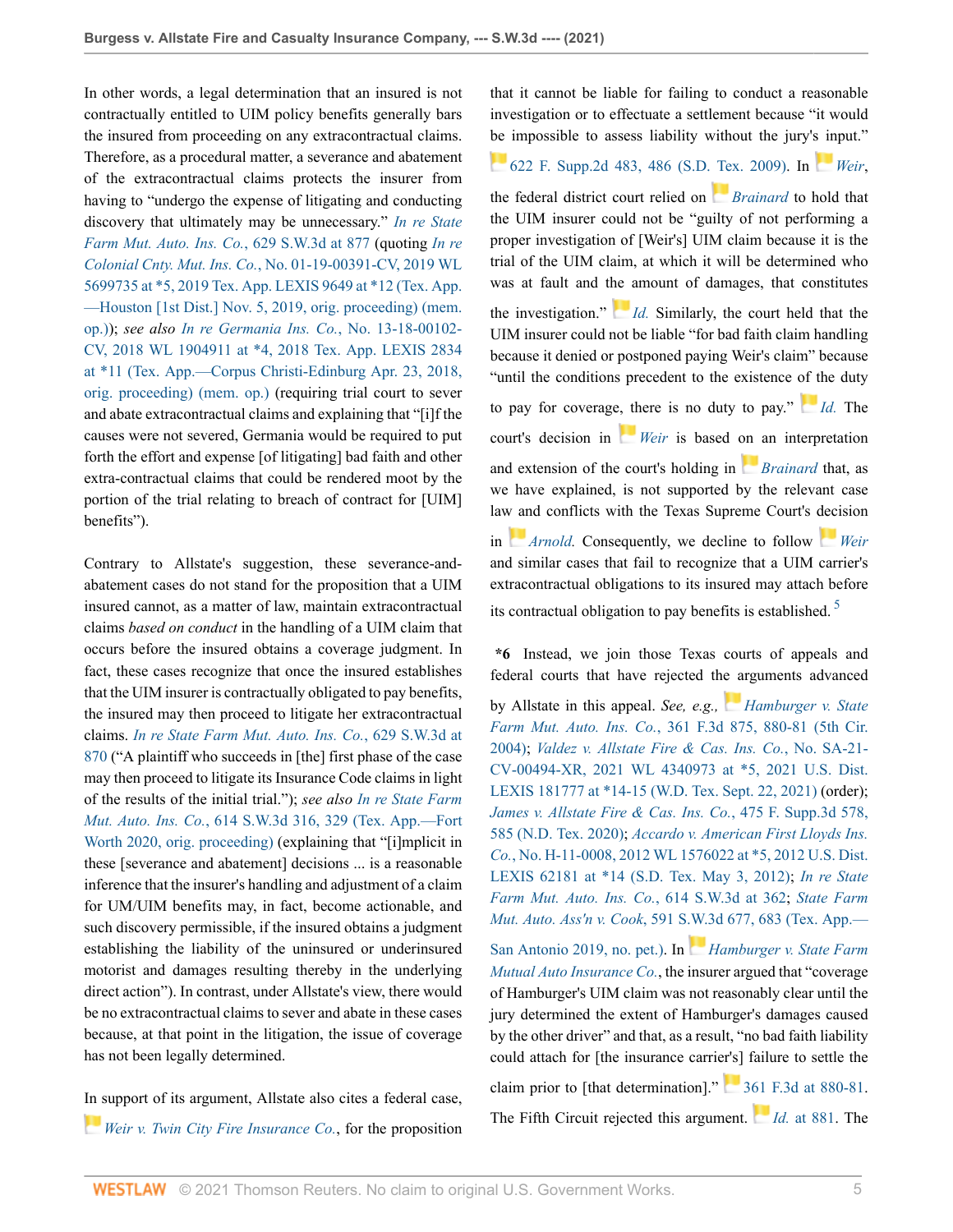court observed that under Texas law, once the judgment against the insurer is signed, there are no longer any duties of good faith, and the legal relationship between the insur[ed a](https://1.next.westlaw.com/Link/RelatedInformation/Flag?documentGuid=I6aea953989fd11d9ac45f46c5ea084a3&transitionType=InlineKeyCiteFlags&originationContext=docHeaderFlag&Rank=0&ppcid=789ba5403d2043929cb5701c49df8e38&contextData=(sc.Default) )nd

insurer becomes one of judgment debtor and creditor. *[Id.](http://www.westlaw.com/Link/Document/FullText?findType=Y&serNum=2004176540&pubNum=0000506&originatingDoc=I3e80f1504d4611eca49eee526a477d8b&refType=RP&fi=co_pp_sp_506_880&originationContext=document&vr=3.0&rs=cblt1.0&transitionType=DocumentItem&contextData=(sc.Default)#co_pp_sp_506_880)* [at 880-81](http://www.westlaw.com/Link/Document/FullText?findType=Y&serNum=2004176540&pubNum=0000506&originatingDoc=I3e80f1504d4611eca49eee526a477d8b&refType=RP&fi=co_pp_sp_506_880&originationContext=document&vr=3.0&rs=cblt1.0&transitionType=DocumentItem&contextData=(sc.Default)#co_pp_sp_506_880) (citing *[Mid-Century Ins. Co. v. Boyte](http://www.westlaw.com/Link/Document/FullText?findType=Y&serNum=2002323501&pubNum=0004644&originatingDoc=I3e80f1504d4611eca49eee526a477d8b&refType=RP&fi=co_pp_sp_4644_549&originationContext=document&vr=3.0&rs=cblt1.0&transitionType=DocumentItem&contextData=(sc.Default)#co_pp_sp_4644_549)*, 80 S.W.3d [546, 549 \(Tex. 2002\)\)](http://www.westlaw.com/Link/Document/FullText?findType=Y&serNum=2002323501&pubNum=0004644&originatingDoc=I3e80f1504d4611eca49eee526a477d8b&refType=RP&fi=co_pp_sp_4644_549&originationContext=document&vr=3.0&rs=cblt1.0&transitionType=DocumentItem&contextData=(sc.Default)#co_pp_sp_4644_549). The court reasoned that if State Farm's interpretation of "reasonably clear" were adopted, "insureds such as Hamburger could never successfully assert a bad faith claim against his [insu](https://1.next.westlaw.com/Link/RelatedInformation/Flag?documentGuid=I6aea953989fd11d9ac45f46c5ea084a3&transitionType=InlineKeyCiteFlags&originationContext=docHeaderFlag&Rank=0&ppcid=789ba5403d2043929cb5701c49df8e38&contextData=(sc.Default) )rer for failing to attempt a fair settlement

of a UIM claim." *Id.* [at 881](http://www.westlaw.com/Link/Document/FullText?findType=Y&serNum=2004176540&pubNum=0000506&originatingDoc=I3e80f1504d4611eca49eee526a477d8b&refType=RP&fi=co_pp_sp_506_881&originationContext=document&vr=3.0&rs=cblt1.0&transitionType=DocumentItem&contextData=(sc.Default)#co_pp_sp_506_881). As a result, the court declined to adopt that interpretation, "[a]bsent a more clear indication from Texas courts that liability cannot be reasonably clear ... until the ins[ured](https://1.next.westlaw.com/Link/RelatedInformation/Flag?documentGuid=I6aea953989fd11d9ac45f46c5ea084a3&transitionType=InlineKeyCiteFlags&originationContext=docHeaderFlag&Rank=0&ppcid=789ba5403d2043929cb5701c49df8e38&contextData=(sc.Default) ) is found in a legal proceeding to be entitled

to recover." *[Id.](http://www.westlaw.com/Link/Document/FullText?findType=Y&serNum=2004176540&pubNum=0000506&originatingDoc=I3e80f1504d4611eca49eee526a477d8b&refType=RP&originationContext=document&vr=3.0&rs=cblt1.0&transitionType=DocumentItem&contextData=(sc.Default))*; *see also [Woods v. Argonaut Midwest Ins.](http://www.westlaw.com/Link/Document/FullText?findType=Y&serNum=2039339813&pubNum=0000999&originatingDoc=I3e80f1504d4611eca49eee526a477d8b&refType=RP&fi=co_pp_sp_999_4&originationContext=document&vr=3.0&rs=cblt1.0&transitionType=DocumentItem&contextData=(sc.Default)#co_pp_sp_999_4) Co.*[, No. 6:15-CV-139, 2016 WL 3653518 at \\*4, 2016 U.S.](http://www.westlaw.com/Link/Document/FullText?findType=Y&serNum=2039339813&pubNum=0000999&originatingDoc=I3e80f1504d4611eca49eee526a477d8b&refType=RP&fi=co_pp_sp_999_4&originationContext=document&vr=3.0&rs=cblt1.0&transitionType=DocumentItem&contextData=(sc.Default)#co_pp_sp_999_4) [Dist. LEXIS 192371 at \\*11 \(E.D. Tex. Mar. 18, 2016\)](http://www.westlaw.com/Link/Document/FullText?findType=Y&serNum=2039339813&pubNum=0000999&originatingDoc=I3e80f1504d4611eca49eee526a477d8b&refType=RP&fi=co_pp_sp_999_4&originationContext=document&vr=3.0&rs=cblt1.0&transitionType=DocumentItem&contextData=(sc.Default)#co_pp_sp_999_4) (order) [\(exp](https://1.next.westlaw.com/Link/RelatedInformation/Flag?documentGuid=I6aea953989fd11d9ac45f46c5ea084a3&transitionType=InlineKeyCiteFlags&originationContext=docHeaderFlag&Rank=0&ppcid=789ba5403d2043929cb5701c49df8e38&contextData=(sc.Default) )laining that *[Brainard](http://www.westlaw.com/Link/Document/FullText?findType=Y&serNum=2010959384&pubNum=0004644&originatingDoc=I3e80f1504d4611eca49eee526a477d8b&refType=RP&originationContext=document&vr=3.0&rs=cblt1.0&transitionType=DocumentItem&contextData=(sc.Default))* does [not](https://1.next.westlaw.com/Link/RelatedInformation/Flag?documentGuid=I8a32595491c211db9127cf4cfcf88547&transitionType=InlineKeyCiteFlags&originationContext=docHeaderFlag&Rank=0&ppcid=789ba5403d2043929cb5701c49df8e38&contextData=(sc.Default) ) call into question *[Hamburger](http://www.westlaw.com/Link/Document/FullText?findType=Y&serNum=2004176540&pubNum=0000506&originatingDoc=I3e80f1504d4611eca49eee526a477d8b&refType=RP&originationContext=document&vr=3.0&rs=cblt1.0&transitionType=DocumentItem&contextData=(sc.Default))*'s holding because *[Brainard](http://www.westlaw.com/Link/Document/FullText?findType=Y&serNum=2010959384&pubNum=0004644&originatingDoc=I3e80f1504d4611eca49eee526a477d8b&refType=RP&originationContext=document&vr=3.0&rs=cblt1.0&transitionType=DocumentItem&contextData=(sc.Default))* addresses "legally entitled to recover" phrase whereas *[Hamburger](http://www.westlaw.com/Link/Document/FullText?findType=Y&serNum=2004176540&pubNum=0000506&originatingDoc=I3e80f1504d4611eca49eee526a477d8b&refType=RP&originationContext=document&vr=3.0&rs=cblt1.0&transitionType=DocumentItem&contextData=(sc.Default))* focuses on "reasonably clear" ph[rase](https://1.next.westlaw.com/Link/RelatedInformation/Flag?documentGuid=I8a32595491c211db9127cf4cfcf88547&transitionType=InlineKeyCiteFlags&originationContext=docHeaderFlag&Rank=0&ppcid=789ba5403d2043929cb5701c49df8e38&contextData=(sc.Default) )); *see also James*[, 475 F.](http://www.westlaw.com/Link/Document/FullText?findType=Y&serNum=2051539783&pubNum=0007903&originatingDoc=I3e80f1504d4611eca49eee526a477d8b&refType=RP&fi=co_pp_sp_7903_585&originationContext=document&vr=3.0&rs=cblt1.0&transitionType=DocumentItem&contextData=(sc.Default)#co_pp_sp_7903_585) [Supp. 3d at 585](http://www.westlaw.com/Link/Document/FullText?findType=Y&serNum=2051539783&pubNum=0007903&originatingDoc=I3e80f1504d4611eca49eee526a477d8b&refType=RP&fi=co_pp_sp_7903_585&originationContext=document&vr=3.0&rs=cblt1.0&transitionType=DocumentItem&contextData=(sc.Default)#co_pp_sp_7903_585) (explaining that " *[Brainard](http://www.westlaw.com/Link/Document/FullText?findType=Y&serNum=2010959384&pubNum=0004644&originatingDoc=I3e80f1504d4611eca49eee526a477d8b&refType=RP&originationContext=document&vr=3.0&rs=cblt1.0&transitionType=DocumentItem&contextData=(sc.Default))* does not negate [the](https://1.next.westlaw.com/Link/RelatedInformation/Flag?documentGuid=I6aea953989fd11d9ac45f46c5ea084a3&transitionType=InlineKeyCiteFlags&originationContext=docHeaderFlag&Rank=0&ppcid=789ba5403d2043929cb5701c49df8e38&contextData=(sc.Default) ) Fifth Circuit's analysis in *[Hamburger](http://www.westlaw.com/Link/Document/FullText?findType=Y&serNum=2004176540&pubNum=0000506&originatingDoc=I3e80f1504d4611eca49eee526a477d8b&refType=RP&originationContext=document&vr=3.0&rs=cblt1.0&transitionType=DocumentItem&contextData=(sc.Default))*"). Although **[Hamburger](http://www.westlaw.com/Link/Document/FullText?findType=Y&serNum=2004176540&pubNum=0000506&originatingDoc=I3e80f1504d4611eca49eee526a477d8b&refType=RP&originationContext=document&vr=3.0&rs=cblt1.0&transitionType=DocumentItem&contextData=(sc.Default))** and other federal cases on this issue are not binding on this Court, we find their reason[ing](https://1.next.westlaw.com/Link/RelatedInformation/Flag?documentGuid=I6aea953989fd11d9ac45f46c5ea084a3&transitionType=InlineKeyCiteFlags&originationContext=docHeaderFlag&Rank=0&ppcid=789ba5403d2043929cb5701c49df8e38&contextData=(sc.Default) ) persuasive. *See Cook*[, 591 S.W.3d at 683](http://www.westlaw.com/Link/Document/FullText?findType=Y&serNum=2049207222&pubNum=0004644&originatingDoc=I3e80f1504d4611eca49eee526a477d8b&refType=RP&fi=co_pp_sp_4644_683&originationContext=document&vr=3.0&rs=cblt1.0&transitionType=DocumentItem&contextData=(sc.Default)#co_pp_sp_4644_683) (concluding that *[Hamburger](http://www.westlaw.com/Link/Document/FullText?findType=Y&serNum=2004176540&pubNum=0000506&originatingDoc=I3e80f1504d4611eca49eee526a477d8b&refType=RP&originationContext=document&vr=3.0&rs=cblt1.0&transitionType=DocumentItem&contextData=(sc.Default))* and subsequent [fede](https://1.next.westlaw.com/Link/RelatedInformation/Flag?documentGuid=I5d2baf45e7d311d9bf60c1d57ebc853e&transitionType=InlineKeyCiteFlags&originationContext=docHeaderFlag&Rank=0&ppcid=789ba5403d2043929cb5701c49df8e38&contextData=(sc.Default) )ral cases provide "the better reasoned analysis" (citing *[Davenport v. Garcia](http://www.westlaw.com/Link/Document/FullText?findType=Y&serNum=1992110734&pubNum=0000713&originatingDoc=I3e80f1504d4611eca49eee526a477d8b&refType=RP&fi=co_pp_sp_713_20&originationContext=document&vr=3.0&rs=cblt1.0&transitionType=DocumentItem&contextData=(sc.Default)#co_pp_sp_713_20)*, 834 S.W.2d 4, 20 [\(Tex. 1992\)](http://www.westlaw.com/Link/Document/FullText?findType=Y&serNum=1992110734&pubNum=0000713&originatingDoc=I3e80f1504d4611eca49eee526a477d8b&refType=RP&fi=co_pp_sp_713_20&originationContext=document&vr=3.0&rs=cblt1.0&transitionType=DocumentItem&contextData=(sc.Default)#co_pp_sp_713_20) ("Texas should borrow from well-reasoned and persuasive federal procedural and substantive precedent when this is deemed helpful [...."\)](https://1.next.westlaw.com/Link/RelatedInformation/Flag?documentGuid=I8a32595491c211db9127cf4cfcf88547&transitionType=InlineKeyCiteFlags&originationContext=docHeaderFlag&Rank=0&ppcid=789ba5403d2043929cb5701c49df8e38&contextData=(sc.Default) ))). We agree that if we were to adopt Allstate's view of *[Brainard](http://www.westlaw.com/Link/Document/FullText?findType=Y&serNum=2010959384&pubNum=0004644&originatingDoc=I3e80f1504d4611eca49eee526a477d8b&refType=RP&originationContext=document&vr=3.0&rs=cblt1.0&transitionType=DocumentItem&contextData=(sc.Default))* and its interpretation of the phrase "reasonably clear," we would effectively eliminate claims for common-law and statutory bad faith for insureds, like Burgess, who obtain a coverage judgment against their insurer after their insurer denies their claim for benefits.

The Texas Supreme Court has long recognized that there "is a disparity of bargaining power inherent in the insurerinsured relationship," *Boyte*[, 80 S.W.3d at 548,](http://www.westlaw.com/Link/Document/FullText?findType=Y&serNum=2002323501&pubNum=0004644&originatingDoc=I3e80f1504d4611eca49eee526a477d8b&refType=RP&fi=co_pp_sp_4644_548&originationContext=document&vr=3.0&rs=cblt1.0&transitionType=DocumentItem&contextData=(sc.Default)#co_pp_sp_4644_548) and that "insureds who encounter losses they believe to be covered will often be particularly [vuln](https://1.next.westlaw.com/Link/RelatedInformation/Flag?documentGuid=I6ef3aa67e7c011d983e7e9deff98dc6f&transitionType=InlineKeyCiteFlags&originationContext=docHeaderFlag&Rank=0&ppcid=789ba5403d2043929cb5701c49df8e38&contextData=(sc.Default) )erable to an insurer's arbitrary or unscrupulous conduct," *[Universe Life Ins. Co. v. Giles](http://www.westlaw.com/Link/Document/FullText?findType=Y&serNum=1997145151&pubNum=0000713&originatingDoc=I3e80f1504d4611eca49eee526a477d8b&refType=RP&fi=co_pp_sp_713_53&originationContext=document&vr=3.0&rs=cblt1.0&transitionType=DocumentItem&contextData=(sc.Default)#co_pp_sp_713_53)*, [950 S.W.2d 48, 53 \(Tex. 1997\).](http://www.westlaw.com/Link/Document/FullText?findType=Y&serNum=1997145151&pubNum=0000713&originatingDoc=I3e80f1504d4611eca49eee526a477d8b&refType=RP&fi=co_pp_sp_713_53&originationContext=document&vr=3.0&rs=cblt1.0&transitionType=DocumentItem&contextData=(sc.Default)#co_pp_sp_713_53) As a result, when an insurer

unreasonably or arbitrarily denies a UIM claim, the insured

may be inclined to drop or settle the claim for much less than what she believes is covered, "rather than suffer the emotional [and](https://1.next.westlaw.com/Link/RelatedInformation/Flag?documentGuid=I6ef3aa67e7c011d983e7e9deff98dc6f&transitionType=InlineKeyCiteFlags&originationContext=docHeaderFlag&Rank=0&ppcid=789ba5403d2043929cb5701c49df8e38&contextData=(sc.Default) ) financial burden of litigat[ing]" the issue of coverage. *See*

*[id.](http://www.westlaw.com/Link/Document/FullText?findType=Y&serNum=1997145151&pubNum=0000713&originatingDoc=I3e80f1504d4611eca49eee526a477d8b&refType=RP&originationContext=document&vr=3.0&rs=cblt1.0&transitionType=DocumentItem&contextData=(sc.Default))* To guard against the potential for abuse created by this dynamic, we hold that an insurer may be liable for commonlaw bad faith and for unfair settlement practices under Chapter 541 of the Insurance Code when it delays payment on a claim for UIM benefits until the insured has obtained legal determinations as to the liab[ility](https://1.next.westlaw.com/Link/RelatedInformation/Flag?documentGuid=Ie968bb57e7a711d99439b076ef9ec4de&transitionType=InlineKeyCiteFlags&originationContext=docHeaderFlag&Rank=0&ppcid=789ba5403d2043929cb5701c49df8e38&contextData=(sc.Default) ) and underinsured status of

the third-party motorists. *See Arnold*[, 725 S.W.2d at 167.](http://www.westlaw.com/Link/Document/FullText?findType=Y&serNum=1987011572&pubNum=0000713&originatingDoc=I3e80f1504d4611eca49eee526a477d8b&refType=RP&fi=co_pp_sp_713_167&originationContext=document&vr=3.0&rs=cblt1.0&transitionType=DocumentItem&contextData=(sc.Default)#co_pp_sp_713_167)

In reaching this conclusion, however, we are not suggesting that every denial of a claim prior to a [det](https://1.next.westlaw.com/Link/RelatedInformation/Flag?documentGuid=Ia54ee081e7bf11d9bf60c1d57ebc853e&transitionType=InlineKeyCiteFlags&originationContext=docHeaderFlag&Rank=0&ppcid=789ba5403d2043929cb5701c49df8e38&contextData=(sc.Default) )ermination of UIM

coverage is tortious and actionable. *[Provident Am. Ins.](http://www.westlaw.com/Link/Document/FullText?findType=Y&serNum=1999026752&pubNum=0000713&originatingDoc=I3e80f1504d4611eca49eee526a477d8b&refType=RP&fi=co_pp_sp_713_197&originationContext=document&vr=3.0&rs=cblt1.0&transitionType=DocumentItem&contextData=(sc.Default)#co_pp_sp_713_197) Co. v. Castaneda*[, 988 S.W.2d 189, 197 \(Tex. 1998\)](http://www.westlaw.com/Link/Document/FullText?findType=Y&serNum=1999026752&pubNum=0000713&originatingDoc=I3e80f1504d4611eca49eee526a477d8b&refType=RP&fi=co_pp_sp_713_197&originationContext=document&vr=3.0&rs=cblt1.0&transitionType=DocumentItem&contextData=(sc.Default)#co_pp_sp_713_197) ("But not every erroneous denial of a claim subjects an insurer to liability ...."). "Evidence that merely shows a bona fide dispute about the insurer's lia[bility o](https://1.next.westlaw.com/Link/RelatedInformation/Flag?documentGuid=I20b051a7e7c511d983e7e9deff98dc6f&transitionType=InlineKeyCiteFlags&originationContext=docHeaderFlag&Rank=0&ppcid=789ba5403d2043929cb5701c49df8e38&contextData=(sc.Default) )n the contract does not

rise to the level of bad faith." *[Transportation Ins. Co.](http://www.westlaw.com/Link/Document/FullText?findType=Y&serNum=1994125602&pubNum=0000713&originatingDoc=I3e80f1504d4611eca49eee526a477d8b&refType=RP&fi=co_pp_sp_713_18&originationContext=document&vr=3.0&rs=cblt1.0&transitionType=DocumentItem&contextData=(sc.Default)#co_pp_sp_713_18) v. Moriel*[, 879 S.W.2d. 10, 18 \(Tex. 1994\).](http://www.westlaw.com/Link/Document/FullText?findType=Y&serNum=1994125602&pubNum=0000713&originatingDoc=I3e80f1504d4611eca49eee526a477d8b&refType=RP&fi=co_pp_sp_713_18&originationContext=document&vr=3.0&rs=cblt1.0&transitionType=DocumentItem&contextData=(sc.Default)#co_pp_sp_713_18) On the other hand, when a reasonable investigation reveals that an insurer's liability is reasonably clear, an insurer may act in bad faith by denying or delaying the UIM claim and insisting that the insured obtain a legal determination as to coverage. *In re [State](http://www.westlaw.com/Link/Document/FullText?findType=Y&serNum=2052397756&pubNum=0004644&originatingDoc=I3e80f1504d4611eca49eee526a477d8b&refType=RP&fi=co_pp_sp_4644_362&originationContext=document&vr=3.0&rs=cblt1.0&transitionType=DocumentItem&contextData=(sc.Default)#co_pp_sp_4644_362) [Farm Mut. Auto. Ins. Co.](http://www.westlaw.com/Link/Document/FullText?findType=Y&serNum=2052397756&pubNum=0004644&originatingDoc=I3e80f1504d4611eca49eee526a477d8b&refType=RP&fi=co_pp_sp_4644_362&originationContext=document&vr=3.0&rs=cblt1.0&transitionType=DocumentItem&contextData=(sc.Default)#co_pp_sp_4644_362)*, 614 S.W.3d at 362 (concluding that insurer breaches duty of good faith and fair dealing by denying or delaying UIM claim "until after rendition of a binding judgment of liability and damages when its liability was reasonably clear before the filing of the insured's direct action"); *Accardo*[, 2012 WL 1576022, at \\*5, 2012](http://www.westlaw.com/Link/Document/FullText?findType=Y&serNum=2027638834&pubNum=0000999&originatingDoc=I3e80f1504d4611eca49eee526a477d8b&refType=RP&originationContext=document&vr=3.0&rs=cblt1.0&transitionType=DocumentItem&contextData=(sc.Default)) [U.S. Dist. LEXIS 62181, at \\*14](http://www.westlaw.com/Link/Document/FullText?findType=Y&serNum=2027638834&pubNum=0000999&originatingDoc=I3e80f1504d4611eca49eee526a477d8b&refType=RP&originationContext=document&vr=3.0&rs=cblt1.0&transitionType=DocumentItem&contextData=(sc.Default)) (insurer may act in bad faith by "delaying payment and insisting that the insured litigate liability [and](https://1.next.westlaw.com/Link/RelatedInformation/Flag?documentGuid=I6ef3aa67e7c011d983e7e9deff98dc6f&transitionType=InlineKeyCiteFlags&originationContext=docHeaderFlag&Rank=0&ppcid=789ba5403d2043929cb5701c49df8e38&contextData=(sc.Default) ) damages before paying benefits on a claim"); *see also Giles*[, 950 S.W.2d at 56](http://www.westlaw.com/Link/Document/FullText?findType=Y&serNum=1997145151&pubNum=0000713&originatingDoc=I3e80f1504d4611eca49eee526a477d8b&refType=RP&fi=co_pp_sp_713_56&originationContext=document&vr=3.0&rs=cblt1.0&transitionType=DocumentItem&contextData=(sc.Default)#co_pp_sp_713_56) (explaining that whet[her l](https://1.next.westlaw.com/Link/RelatedInformation/Flag?documentGuid=Ie968bb57e7a711d99439b076ef9ec4de&transitionType=InlineKeyCiteFlags&originationContext=docHeaderFlag&Rank=0&ppcid=789ba5403d2043929cb5701c49df8e38&contextData=(sc.Default) )iability is "reasonably clear" is generally question of fact); *Arnold*[, 725 S.W.2d at 167](http://www.westlaw.com/Link/Document/FullText?findType=Y&serNum=1987011572&pubNum=0000713&originatingDoc=I3e80f1504d4611eca49eee526a477d8b&refType=RP&fi=co_pp_sp_713_167&originationContext=document&vr=3.0&rs=cblt1.0&transitionType=DocumentItem&contextData=(sc.Default)#co_pp_sp_713_167) (concluding that insured met summary-judgment burden to show that insurer "had no reasonable basis for its refusal to pay his [UIM] claim and with actual knowledge of that, forced him to a trial on the accident before it would pay the claim"). The trial court erred to the extent it concluded otherwise and granted summary judgment in favor of Allstate on this ground.

## *Independent Injury*

**\*7** On appeal, Allstate also argues that there is an additional ground upon which we may uphold the trial court's summary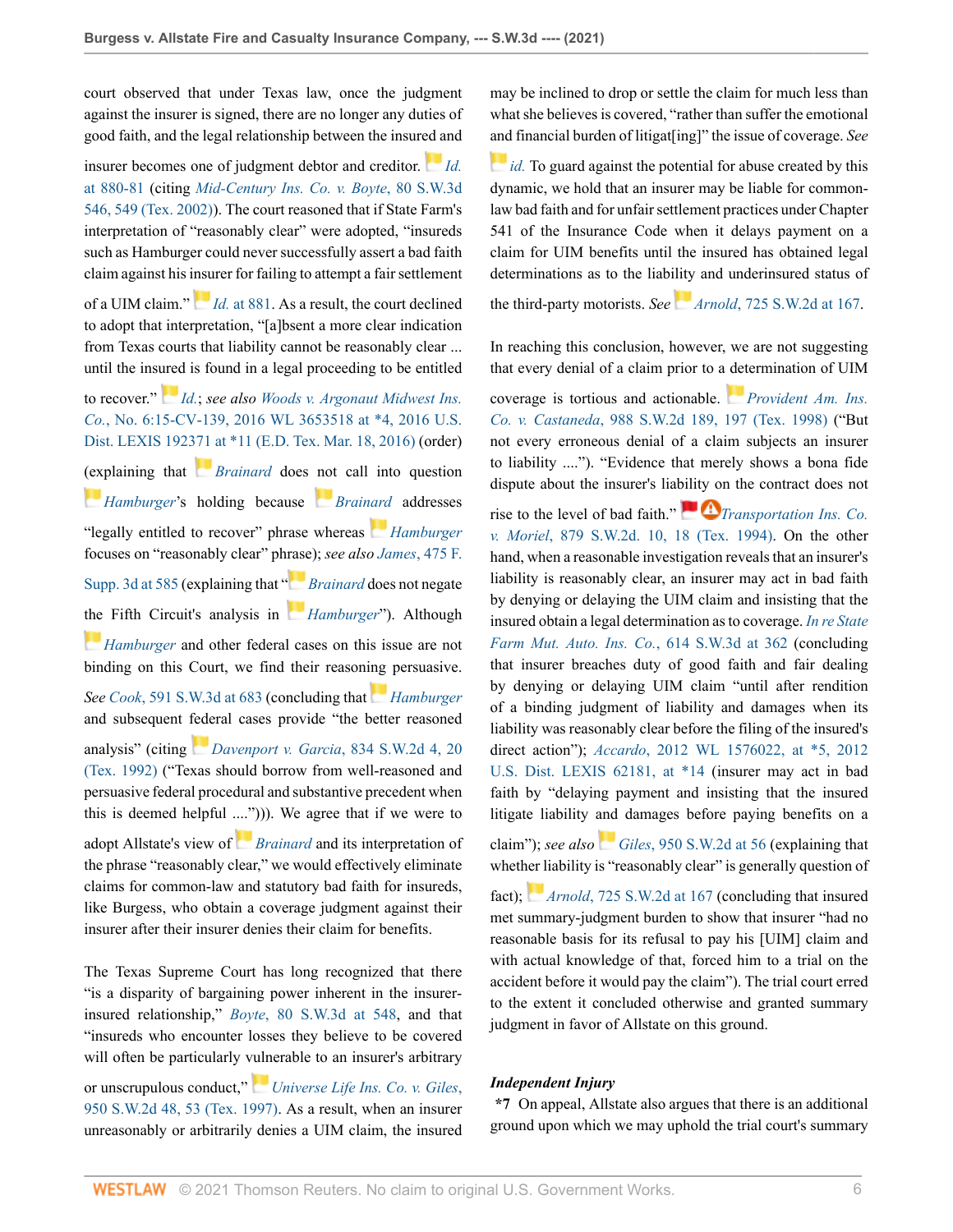judgment. *See Knott*[, 128 S.W.3d at 216](http://www.westlaw.com/Link/Document/FullText?findType=Y&serNum=2003939419&pubNum=0004644&originatingDoc=I3e80f1504d4611eca49eee526a477d8b&refType=RP&fi=co_pp_sp_4644_216&originationContext=document&vr=3.0&rs=cblt1.0&transitionType=DocumentItem&contextData=(sc.Default)#co_pp_sp_4644_216) (explaining that when trial court does not specify grounds for granting summary judgment, appellate court must affirm summary judgment "if any of the theories presented to the trial court and preserved for appellate review are meritorious"). Allstate contends that under the facts presented in this case, Burgess's claims fail as a matter of law because she did not lose any policy benefits, Allstate having promptly paid policy limits once she obtained a coverage judgment, and because Burgess has not "asserted a claim for an injury independent of her right to receive policy benefits." Liberally construed, Allstate argues that Burgess's claims fail as a matter of law because she has not alleged an injury for which she may recover damages as a result of Allstate's alleged failure to pay benefits earlier than it did. In response, Burgess asserts that this issue has not been adequately preserved for appellate review because Allstate did not raise this "novel argument at the trial court level or in its pre-submission briefing," and that even if the issue has been preserved, Burgess has sufficiently alleged that she has suffered a recoverable injury.

Summary judgments may only be granted upon gr[ound](https://1.next.westlaw.com/Link/RelatedInformation/Flag?documentGuid=If948d053d22011e0be8fdb5fa26a1033&transitionType=InlineKeyCiteFlags&originationContext=docHeaderFlag&Rank=0&ppcid=789ba5403d2043929cb5701c49df8e38&contextData=(sc.Default) )s

expressly asserted in the summary-judgment motion. *[G](http://www.westlaw.com/Link/Document/FullText?findType=Y&serNum=2025963681&pubNum=0004644&originatingDoc=I3e80f1504d4611eca49eee526a477d8b&refType=RP&fi=co_pp_sp_4644_297&originationContext=document&vr=3.0&rs=cblt1.0&transitionType=DocumentItem&contextData=(sc.Default)#co_pp_sp_4644_297) & H Towing Co. v. Magee*[, 347 S.W.3d 293, 297 \(Tex.](http://www.westlaw.com/Link/Document/FullText?findType=Y&serNum=2025963681&pubNum=0004644&originatingDoc=I3e80f1504d4611eca49eee526a477d8b&refType=RP&fi=co_pp_sp_4644_297&originationContext=document&vr=3.0&rs=cblt1.0&transitionType=DocumentItem&contextData=(sc.Default)#co_pp_sp_4644_297) [2011\);](http://www.westlaw.com/Link/Document/FullText?findType=Y&serNum=2025963681&pubNum=0004644&originatingDoc=I3e80f1504d4611eca49eee526a477d8b&refType=RP&fi=co_pp_sp_4644_297&originationContext=document&vr=3.0&rs=cblt1.0&transitionType=DocumentItem&contextData=(sc.Default)#co_pp_sp_4644_297) *see* [Tex. R. Civ. P. 166a\(c\).](http://www.westlaw.com/Link/Document/FullText?findType=L&pubNum=1003817&cite=TXRRCPR166A&originatingDoc=I3e80f1504d4611eca49eee526a477d8b&refType=LQ&originationContext=document&vr=3.0&rs=cblt1.0&transitionType=DocumentItem&contextData=(sc.Default)) Consequently, we cannot affirm a summary judgment on grounds not expressly set out in the summary-judgment motion. *[Henkel v. Norman](http://www.westlaw.com/Link/Document/FullText?findType=Y&serNum=2034181601&pubNum=0004644&originatingDoc=I3e80f1504d4611eca49eee526a477d8b&refType=RP&fi=co_pp_sp_4644_251&originationContext=document&vr=3.0&rs=cblt1.0&transitionType=DocumentItem&contextData=(sc.Default)#co_pp_sp_4644_251)*, 441 [S.W.3d 249, 251 n.1 \(Tex. 2014\) \(per curiam\).](http://www.westlaw.com/Link/Document/FullText?findType=Y&serNum=2034181601&pubNum=0004644&originatingDoc=I3e80f1504d4611eca49eee526a477d8b&refType=RP&fi=co_pp_sp_4644_251&originationContext=document&vr=3.0&rs=cblt1.0&transitionType=DocumentItem&contextData=(sc.Default)#co_pp_sp_4644_251) Here, Allstate emphasizes in its motion for summary judgment that it paid policy benefits promptly after Burgess obtained a judgment establishing coverage. Allstate does not, however, discuss the concept of "independent injury" or assert that Burgess has failed to allege an injury for which she could recover on her extracontractual claims. In other words, Allstate's motion for summary judgment does not specifically raise the issue of damages or the legal effect of its payment of the coverage judgment, other than to suggest that its payment affirmatively demonstrates compliance with any extracontractual duty that arose post judgment. Nevertheless, even assuming without deciding that this alternative ground for granting summary judgment was adequately preserved by Allstate in the trial court, we could not affirm the trial court's summary judgment on this ground.

In *[Menchaca](http://www.westlaw.com/Link/Document/FullText?findType=Y&serNum=2044350114&pubNum=0004644&originatingDoc=I3e80f1504d4611eca49eee526a477d8b&refType=RP&originationContext=document&vr=3.0&rs=cblt1.0&transitionType=DocumentItem&contextData=(sc.Default))*, the Texas Supreme Court recognized two paths an insured may take to establish damages caused by an insurer's violation of the Insurance Code. *[In re State](http://www.westlaw.com/Link/Document/FullText?findType=Y&serNum=2053279391&pubNum=0004644&originatingDoc=I3e80f1504d4611eca49eee526a477d8b&refType=RP&fi=co_pp_sp_4644_872&originationContext=document&vr=3.0&rs=cblt1.0&transitionType=DocumentItem&contextData=(sc.Default)#co_pp_sp_4644_872) [Farm Mut. Auto. Ins. Co.](http://www.westlaw.com/Link/Document/FullText?findType=Y&serNum=2053279391&pubNum=0004644&originatingDoc=I3e80f1504d4611eca49eee526a477d8b&refType=RP&fi=co_pp_sp_4644_872&originationContext=document&vr=3.0&rs=cblt1.0&transitionType=DocumentItem&contextData=(sc.Default)#co_pp_sp_4644_872)*, 629 S.W.3d at 872–73 (discussing

*[M](https://1.next.westlaw.com/Link/RelatedInformation/Flag?documentGuid=Ic370bdd03f4111e89d97ba661a8e31a6&transitionType=InlineKeyCiteFlags&originationContext=docHeaderFlag&Rank=0&ppcid=789ba5403d2043929cb5701c49df8e38&contextData=(sc.Default) )enchaca*[, 545 S.W.3d at 495-500](http://www.westlaw.com/Link/Document/FullText?findType=Y&serNum=2044350114&pubNum=0004644&originatingDoc=I3e80f1504d4611eca49eee526a477d8b&refType=RP&fi=co_pp_sp_4644_495&originationContext=document&vr=3.0&rs=cblt1.0&transitionType=DocumentItem&contextData=(sc.Default)#co_pp_sp_4644_495)). The insured must establish either (1) "a right to receive benefits under the policy" or (2[\) "a](https://1.next.westlaw.com/Link/RelatedInformation/Flag?documentGuid=Ic370bdd03f4111e89d97ba661a8e31a6&transitionType=InlineKeyCiteFlags&originationContext=docHeaderFlag&Rank=0&ppcid=789ba5403d2043929cb5701c49df8e38&contextData=(sc.Default) )n injury independent of a right to benefits."

*[Id.](http://www.westlaw.com/Link/Document/FullText?findType=Y&serNum=2053279391&pubNum=0004644&originatingDoc=I3e80f1504d4611eca49eee526a477d8b&refType=RP&originationContext=document&vr=3.0&rs=cblt1.0&transitionType=DocumentItem&contextData=(sc.Default))* (quoting *Menchaca*[, 545 S.W.3d at 500\)](http://www.westlaw.com/Link/Document/FullText?findType=Y&serNum=2044350114&pubNum=0004644&originatingDoc=I3e80f1504d4611eca49eee526a477d8b&refType=RP&fi=co_pp_sp_4644_500&originationContext=document&vr=3.0&rs=cblt1.0&transitionType=DocumentItem&contextData=(sc.Default)#co_pp_sp_4644_500). Under the first path, if an insured "establishes a right to receive benefits under the insurance policy, [he] can recover those benefits as actual damages under the Insurance Code if the insurer's [stat](https://1.next.westlaw.com/Link/RelatedInformation/Flag?documentGuid=Ic370bdd03f4111e89d97ba661a8e31a6&transitionType=InlineKeyCiteFlags&originationContext=docHeaderFlag&Rank=0&ppcid=789ba5403d2043929cb5701c49df8e38&contextData=(sc.Default) )utory violation causes the loss of benefits." *[Id.](http://www.westlaw.com/Link/Document/FullText?findType=Y&serNum=2053279391&pubNum=0004644&originatingDoc=I3e80f1504d4611eca49eee526a477d8b&refType=RP&originationContext=document&vr=3.0&rs=cblt1.0&transitionType=DocumentItem&contextData=(sc.Default))* (quoting

*Menchaca*[, 545 S.W.3d at 495\)](http://www.westlaw.com/Link/Document/FullText?findType=Y&serNum=2044350114&pubNum=0004644&originatingDoc=I3e80f1504d4611eca49eee526a477d8b&refType=RP&fi=co_pp_sp_4644_495&originationContext=document&vr=3.0&rs=cblt1.0&transitionType=DocumentItem&contextData=(sc.Default)#co_pp_sp_4644_495). Under the second path, "if an insurer's statutory violation causes an injury independent of the insured's right to recover policy benefits, the insured may recover damages for that injury even if the policy [doe](https://1.next.westlaw.com/Link/RelatedInformation/Flag?documentGuid=Ic370bdd03f4111e89d97ba661a8e31a6&transitionType=InlineKeyCiteFlags&originationContext=docHeaderFlag&Rank=0&ppcid=789ba5403d2043929cb5701c49df8e38&contextData=(sc.Default) )s not entitle the insured to receive benefits." *[Id.](http://www.westlaw.com/Link/Document/FullText?findType=Y&serNum=2053279391&pubNum=0004644&originatingDoc=I3e80f1504d4611eca49eee526a477d8b&refType=RP&originationContext=document&vr=3.0&rs=cblt1.0&transitionType=DocumentItem&contextData=(sc.Default))* (quoting

*Menchaca*[, 545 S.W.3d at 499](http://www.westlaw.com/Link/Document/FullText?findType=Y&serNum=2044350114&pubNum=0004644&originatingDoc=I3e80f1504d4611eca49eee526a477d8b&refType=RP&fi=co_pp_sp_4644_499&originationContext=document&vr=3.0&rs=cblt1.0&transitionType=DocumentItem&contextData=(sc.Default)#co_pp_sp_4644_499)). Because these are the only paths to establishing damages, "[a]n insured cannot recover *any* damages based on an insurer's statutory violation if the insured had no right to receive benefits under the policy and sustaine[d no](https://1.next.westlaw.com/Link/RelatedInformation/Flag?documentGuid=Ic370bdd03f4111e89d97ba661a8e31a6&transitionType=InlineKeyCiteFlags&originationContext=docHeaderFlag&Rank=0&ppcid=789ba5403d2043929cb5701c49df8e38&contextData=(sc.Default) ) injury independent of a right to benefits." *[Id.](http://www.westlaw.com/Link/Document/FullText?findType=Y&serNum=2053279391&pubNum=0004644&originatingDoc=I3e80f1504d4611eca49eee526a477d8b&refType=RP&originationContext=document&vr=3.0&rs=cblt1.0&transitionType=DocumentItem&contextData=(sc.Default))*

(quoting *Menchaca*[, 545 S.W.3d at 489\)](http://www.westlaw.com/Link/Document/FullText?findType=Y&serNum=2044350114&pubNum=0004644&originatingDoc=I3e80f1504d4611eca49eee526a477d8b&refType=RP&fi=co_pp_sp_4644_489&originationContext=document&vr=3.0&rs=cblt1.0&transitionType=DocumentItem&contextData=(sc.Default)#co_pp_sp_4644_489).

As to whether Burgess may proceed under the first path, there is no dispute that Burgess had a "right to receive benefits under the policy"—the coverage judgment legally established that she did. Thus, the issue is whether Burgess has received all the policy benefits to which she was [enti](https://1.next.westlaw.com/Link/RelatedInformation/Flag?documentGuid=Iaaf4953099ca11e98eaef725d418138a&transitionType=InlineKeyCiteFlags&originationContext=docHeaderFlag&Rank=0&ppcid=789ba5403d2043929cb5701c49df8e38&contextData=(sc.Default) )tled and thus

no benefits remain to be recovered. *See [Ortiz v. State](http://www.westlaw.com/Link/Document/FullText?findType=Y&serNum=2048595434&pubNum=0004644&originatingDoc=I3e80f1504d4611eca49eee526a477d8b&refType=RP&fi=co_pp_sp_4644_134&originationContext=document&vr=3.0&rs=cblt1.0&transitionType=DocumentItem&contextData=(sc.Default)#co_pp_sp_4644_134) [Far](https://1.next.westlaw.com/Link/RelatedInformation/Flag?documentGuid=Ic370bdd03f4111e89d97ba661a8e31a6&transitionType=InlineKeyCiteFlags&originationContext=docHeaderFlag&Rank=0&ppcid=789ba5403d2043929cb5701c49df8e38&contextData=(sc.Default) )m Lloyds*[, 589 S.W.3d 127, 134 \(Tex. 2019\)](http://www.westlaw.com/Link/Document/FullText?findType=Y&serNum=2048595434&pubNum=0004644&originatingDoc=I3e80f1504d4611eca49eee526a477d8b&refType=RP&fi=co_pp_sp_4644_134&originationContext=document&vr=3.0&rs=cblt1.0&transitionType=DocumentItem&contextData=(sc.Default)#co_pp_sp_4644_134) (discussing

*[Menchaca](http://www.westlaw.com/Link/Document/FullText?findType=Y&serNum=2044350114&pubNum=0004644&originatingDoc=I3e80f1504d4611eca49eee526a477d8b&refType=RP&originationContext=document&vr=3.0&rs=cblt1.0&transitionType=DocumentItem&contextData=(sc.Default))* and concluding that even if insured had "right" to benefits," only damages sought were for policy benefits, "and those benefits have already been paid"); *see also [Park](http://www.westlaw.com/Link/Document/FullText?findType=Y&serNum=2048881528&pubNum=0000999&originatingDoc=I3e80f1504d4611eca49eee526a477d8b&refType=RP&fi=co_pp_sp_999_4&originationContext=document&vr=3.0&rs=cblt1.0&transitionType=DocumentItem&contextData=(sc.Default)#co_pp_sp_999_4) [Bd. Ltd. v. State Auto. Mut. Ins. Co.](http://www.westlaw.com/Link/Document/FullText?findType=Y&serNum=2048881528&pubNum=0000999&originatingDoc=I3e80f1504d4611eca49eee526a477d8b&refType=RP&fi=co_pp_sp_999_4&originationContext=document&vr=3.0&rs=cblt1.0&transitionType=DocumentItem&contextData=(sc.Default)#co_pp_sp_999_4)*, No. 4:18-CV-382, [2019 WL 3776450 at \\*4, 2019 U.S. Dist. LEXIS 135674](http://www.westlaw.com/Link/Document/FullText?findType=Y&serNum=2048881528&pubNum=0000999&originatingDoc=I3e80f1504d4611eca49eee526a477d8b&refType=RP&fi=co_pp_sp_999_4&originationContext=document&vr=3.0&rs=cblt1.0&transitionType=DocumentItem&contextData=(sc.Default)#co_pp_sp_999_4) [at \\*11 \(E.D. Tex. Aug. 12, 2019\)](http://www.westlaw.com/Link/Document/FullText?findType=Y&serNum=2048881528&pubNum=0000999&originatingDoc=I3e80f1504d4611eca49eee526a477d8b&refType=RP&fi=co_pp_sp_999_4&originationContext=document&vr=3.0&rs=cblt1.0&transitionType=DocumentItem&contextData=(sc.Default)#co_pp_sp_999_4) (explaining that insured's "extra-contractual claims are moot to the extent they seek damages for policy benef[its t](https://1.next.westlaw.com/Link/RelatedInformation/Flag?documentGuid=Iaaf4953099ca11e98eaef725d418138a&transitionType=InlineKeyCiteFlags&originationContext=docHeaderFlag&Rank=0&ppcid=789ba5403d2043929cb5701c49df8e38&contextData=(sc.Default) )hat State Auto paid following the

appraisal process (citing *Ortiz*[, 589 S.W.3d at 134](http://www.westlaw.com/Link/Document/FullText?findType=Y&serNum=2048595434&pubNum=0004644&originatingDoc=I3e80f1504d4611eca49eee526a477d8b&refType=RP&fi=co_pp_sp_4644_134&originationContext=document&vr=3.0&rs=cblt1.0&transitionType=DocumentItem&contextData=(sc.Default)#co_pp_sp_4644_134))). If no unpaid benefits remain, then to prevail on her extracontractual claims, Burgess must allege and then [prov](https://1.next.westlaw.com/Link/RelatedInformation/Flag?documentGuid=Ic370bdd03f4111e89d97ba661a8e31a6&transitionType=InlineKeyCiteFlags&originationContext=docHeaderFlag&Rank=0&ppcid=789ba5403d2043929cb5701c49df8e38&contextData=(sc.Default) )e some injury independent of a right to benefits. *See also [Menchaca](http://www.westlaw.com/Link/Document/FullText?findType=Y&serNum=2044350114&pubNum=0004644&originatingDoc=I3e80f1504d4611eca49eee526a477d8b&refType=RP&fi=co_pp_sp_4644_500&originationContext=document&vr=3.0&rs=cblt1.0&transitionType=DocumentItem&contextData=(sc.Default)#co_pp_sp_4644_500)*, 545 [S.W.3d at 500](http://www.westlaw.com/Link/Document/FullText?findType=Y&serNum=2044350114&pubNum=0004644&originatingDoc=I3e80f1504d4611eca49eee526a477d8b&refType=RP&fi=co_pp_sp_4644_500&originationContext=document&vr=3.0&rs=cblt1.0&transitionType=DocumentItem&contextData=(sc.Default)#co_pp_sp_4644_500) ("The second aspect of the independent-injury

rule is that an insurer's statutory violation does not permit the insured to recover *any* damages beyond policy benefits unless the violation causes an injury that is independent from the loss of the benefits.")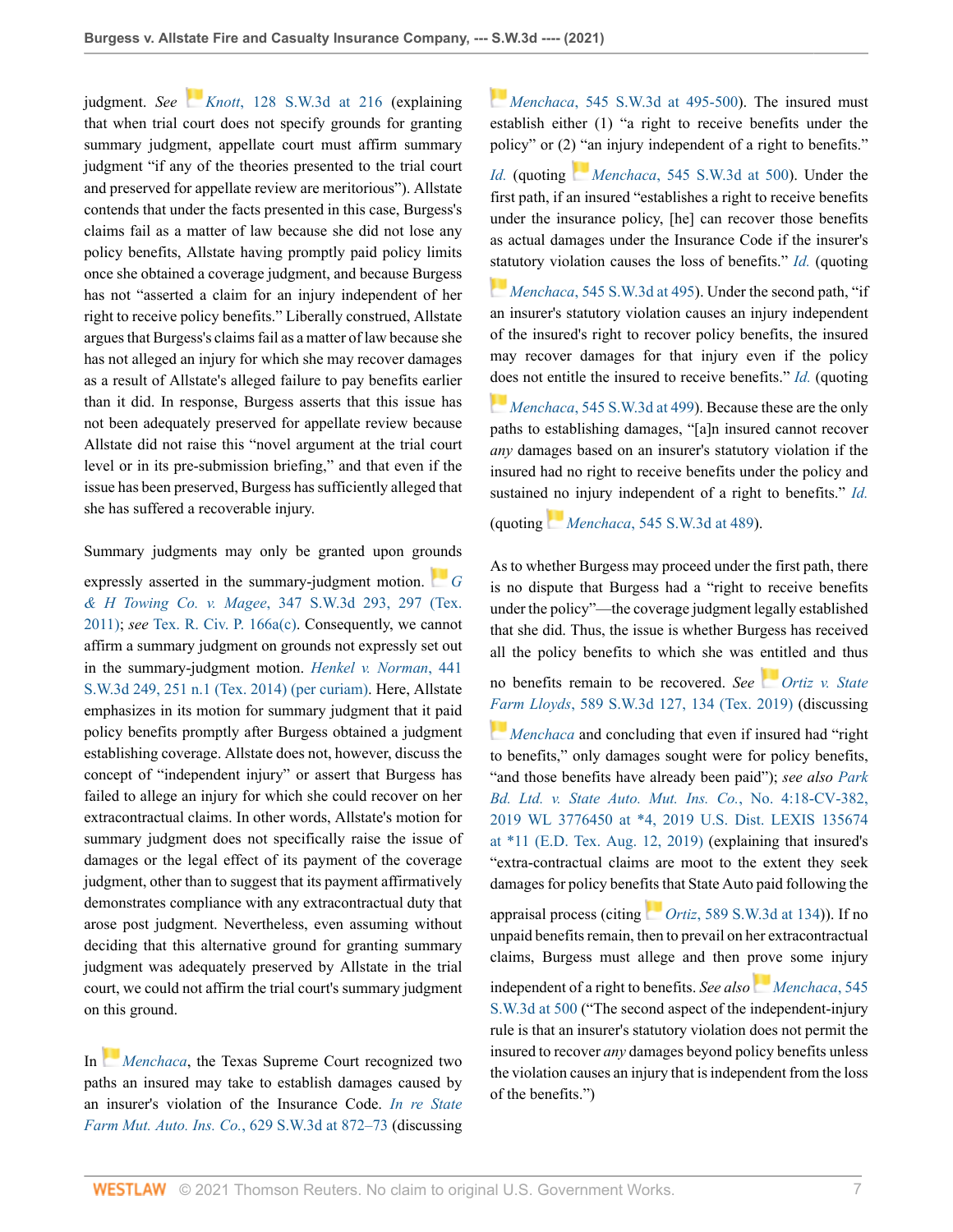**\*8** An independent injury is an injury or loss "caused by" the insurer's conduct that results in damages that "are se[para](https://1.next.westlaw.com/Link/RelatedInformation/Flag?documentGuid=Ic370bdd03f4111e89d97ba661a8e31a6&transitionType=InlineKeyCiteFlags&originationContext=docHeaderFlag&Rank=0&ppcid=789ba5403d2043929cb5701c49df8e38&contextData=(sc.Default) )te

from and ... differ from benefits under the contract." *[Id.](http://www.westlaw.com/Link/Document/FullText?findType=Y&serNum=2044350114&pubNum=0004644&originatingDoc=I3e80f1504d4611eca49eee526a477d8b&refType=RP&fi=co_pp_sp_4644_499&originationContext=document&vr=3.0&rs=cblt1.0&transitionType=DocumentItem&contextData=(sc.Default)#co_pp_sp_4644_499)* [at 499.](http://www.westlaw.com/Link/Document/FullText?findType=Y&serNum=2044350114&pubNum=0004644&originatingDoc=I3e80f1504d4611eca49eee526a477d8b&refType=RP&fi=co_pp_sp_4644_499&originationContext=document&vr=3.0&rs=cblt1.0&transitionType=DocumentItem&contextData=(sc.Default)#co_pp_sp_4644_499) "If such damages result from an independent injury 'caused by' the insurer's statutory violation, the insured can recover those damages, just as insureds have always been able to recover 'compensatory [dam](https://1.next.westlaw.com/Link/RelatedInformation/Flag?documentGuid=Ic370bdd03f4111e89d97ba661a8e31a6&transitionType=InlineKeyCiteFlags&originationContext=docHeaderFlag&Rank=0&ppcid=789ba5403d2043929cb5701c49df8e38&contextData=(sc.Default) )ages for th[e tort o](https://1.next.westlaw.com/Link/RelatedInformation/Flag?documentGuid=I20b051a7e7c511d983e7e9deff98dc6f&transitionType=InlineKeyCiteFlags&originationContext=docHeaderFlag&Rank=0&ppcid=789ba5403d2043929cb5701c49df8e38&contextData=(sc.Default) )f bad faith' under the common law."  $Id.$  (quoting  $Moriel$ , 879 [S.W.2d at 17](http://www.westlaw.com/Link/Document/FullText?findType=Y&serNum=1994125602&pubNum=0000713&originatingDoc=I3e80f1504d4611eca49eee526a477d8b&refType=RP&fi=co_pp_sp_713_17&originationContext=document&vr=3.0&rs=cblt1.0&transitionType=DocumentItem&contextData=(sc.Default)#co_pp_sp_713_17)). "Thus, an insured can recover actual damages caused by the insurer's bad-faith conduct if the damages 'are s[epar](https://1.next.westlaw.com/Link/RelatedInformation/Flag?documentGuid=Ic370bdd03f4111e89d97ba661a8e31a6&transitionType=InlineKeyCiteFlags&originationContext=docHeaderFlag&Rank=0&ppcid=789ba5403d2043929cb5701c49df8e38&contextData=(sc.Default) )ate from an[d ... dif](https://1.next.westlaw.com/Link/RelatedInformation/Flag?documentGuid=I4d1d8709e7c311d99439b076ef9ec4de&transitionType=InlineKeyCiteFlags&originationContext=docHeaderFlag&Rank=0&ppcid=789ba5403d2043929cb5701c49df8e38&contextData=(sc.Default) )fer from benefits under the contract.' " *[Id.](http://www.westlaw.com/Link/Document/FullText?findType=Y&serNum=2044350114&pubNum=0004644&originatingDoc=I3e80f1504d4611eca49eee526a477d8b&refType=RP&originationContext=document&vr=3.0&rs=cblt1.0&transitionType=DocumentItem&contextData=(sc.Default))* (quoting *[Twin City Fire Ins. Co. v. Davis](http://www.westlaw.com/Link/Document/FullText?findType=Y&serNum=1995146554&pubNum=0000713&originatingDoc=I3e80f1504d4611eca49eee526a477d8b&refType=RP&fi=co_pp_sp_713_666&originationContext=document&vr=3.0&rs=cblt1.0&transitionType=DocumentItem&contextData=(sc.Default)#co_pp_sp_713_666)*, 904 [S.W.2d 663, 666 \(Tex. 1995\)](http://www.westlaw.com/Link/Document/FullText?findType=Y&serNum=1995146554&pubNum=0000713&originatingDoc=I3e80f1504d4611eca49eee526a477d8b&refType=RP&fi=co_pp_sp_713_666&originationContext=document&vr=3.0&rs=cblt1.0&transitionType=DocumentItem&contextData=(sc.Default)#co_pp_sp_713_666) (identifying mental anguish damages as example of recoverable actual damages)).

Here, Burgess argues that she has alleged an "independent injury" because she seeks to recover for mental anguish sustained as a result of Allstate's tortious conduct in delaying payment on her claim. The Texas Supreme Court has recognized that mental anguish damages may be recovered for [success](https://1.next.westlaw.com/Link/RelatedInformation/Flag?documentGuid=I4d1d8709e7c311d99439b076ef9ec4de&transitionType=InlineKeyCiteFlags&originationContext=docHeaderFlag&Rank=0&ppcid=789ba5403d2043929cb5701c49df8e38&contextData=(sc.Default) )ful common law and statutory bad-faith claims. [6](#page-8-2) *See [Twin City Fire Ins. Co.](http://www.westlaw.com/Link/Document/FullText?findType=Y&serNum=1995146554&pubNum=0000713&originatingDoc=I3e80f1504d4611eca49eee526a477d8b&refType=RP&fi=co_pp_sp_713_665&originationContext=document&vr=3.0&rs=cblt1.0&transitionType=DocumentItem&contextData=(sc.Default)#co_pp_sp_713_665)*, 904 S.W.2d at 665 (noting that "exemplary damages and mental anguish damages are recoverable for a breach of the duty of good faith and fair dealing under the same principles allowin[g re](https://1.next.westlaw.com/Link/RelatedInformation/Flag?documentGuid=Ie968bb57e7a711d99439b076ef9ec4de&transitionType=InlineKeyCiteFlags&originationContext=docHeaderFlag&Rank=0&ppcid=789ba5403d2043929cb5701c49df8e38&contextData=(sc.Default) )covery of those damages in o[ther](https://1.next.westlaw.com/Link/RelatedInformation/Flag?documentGuid=I6ef3aa67e7c011d983e7e9deff98dc6f&transitionType=InlineKeyCiteFlags&originationContext=docHeaderFlag&Rank=0&ppcid=789ba5403d2043929cb5701c49df8e38&contextData=(sc.Default) ) tort actions" (quoting *[Arnold](http://www.westlaw.com/Link/Document/FullText?findType=Y&serNum=1987011572&pubNum=0000713&originatingDoc=I3e80f1504d4611eca49eee526a477d8b&refType=RP&fi=co_pp_sp_713_168&originationContext=document&vr=3.0&rs=cblt1.0&transitionType=DocumentItem&contextData=(sc.Default)#co_pp_sp_713_168)*, [725 S.W.2d at 168\)](http://www.westlaw.com/Link/Document/FullText?findType=Y&serNum=1987011572&pubNum=0000713&originatingDoc=I3e80f1504d4611eca49eee526a477d8b&refType=RP&fi=co_pp_sp_713_168&originationContext=document&vr=3.0&rs=cblt1.0&transitionType=DocumentItem&contextData=(sc.Default)#co_pp_sp_713_168)); *Giles*[, 950 S.W.2d at 54](http://www.westlaw.com/Link/Document/FullText?findType=Y&serNum=1997145151&pubNum=0000713&originatingDoc=I3e80f1504d4611eca49eee526a477d8b&refType=RP&fi=co_pp_sp_713_54&originationContext=document&vr=3.0&rs=cblt1.0&transitionType=DocumentItem&contextData=(sc.Default)#co_pp_sp_713_54) ("In the context of bad faith actions, mental anguish damages will

be limited to those cases in which the denial or delay in payment of a claim has seriously disrupted the insured's life."). More[over](https://1.next.westlaw.com/Link/RelatedInformation/Flag?documentGuid=Ic370bdd03f4111e89d97ba661a8e31a6&transitionType=InlineKeyCiteFlags&originationContext=docHeaderFlag&Rank=0&ppcid=789ba5403d2043929cb5701c49df8e38&contextData=(sc.Default) ), as our sister court in Houston has recently

recognized, " *[Menchaca](http://www.westlaw.com/Link/Document/FullText?findType=Y&serNum=2044350114&pubNum=0004644&originatingDoc=I3e80f1504d4611eca49eee526a477d8b&refType=RP&originationContext=document&vr=3.0&rs=cblt1.0&transitionType=DocumentItem&contextData=(sc.Default))* did not foreclose the possibility of recovery of mental-anguish damages as an independent injury." *[State Farm Lloyds v. Fuentes](http://www.westlaw.com/Link/Document/FullText?findType=Y&serNum=2050432982&pubNum=0004644&originatingDoc=I3e80f1504d4611eca49eee526a477d8b&refType=RP&fi=co_pp_sp_4644_941&originationContext=document&vr=3.0&rs=cblt1.0&transitionType=DocumentItem&contextData=(sc.Default)#co_pp_sp_4644_941)*, 597 S.W.3d 925, 941 [\(Tex. App.—Houston \[14th Dist.\] 2020, no pet.\)](http://www.westlaw.com/Link/Document/FullText?findType=Y&serNum=2050432982&pubNum=0004644&originatingDoc=I3e80f1504d4611eca49eee526a477d8b&refType=RP&fi=co_pp_sp_4644_941&originationContext=document&vr=3.0&rs=cblt1.0&transitionType=DocumentItem&contextData=(sc.Default)#co_pp_sp_4644_941). Because Burgess alleges that she has suffered mental anguish as a result of Allstate's conduct in handling her UIM claim, we agree that she has sufficiently alleged an injury independent of her right to recover policy benefits. Accordingly, even if Burgess has recovered all policy benefits to which she is entitled, she has sufficiently alleged an independent injury for which she may, if proven, recover damages. Assuming that this issue was raised below, we conclude that the trial court erred to the extent that it granted summary judgment in favor of Allstate on this ground.

#### **CONCLUSION**

<span id="page-7-3"></span>**\*9** We reverse and remand those portions of the trial court's order granting summary judgment on Burgess's claims that Allstate breached its duty of good faith and fair dealing and that it violated Chapter 541 of the Insurance Code.

### **All Citations**

--- S.W.3d ----, 2021 WL 5498758

### **Footnotes**

- <span id="page-7-0"></span>[1](#page-0-0) For clarity, throughout this opinion, we will sometimes refer to a suit to establish a UIM insurer's contractual obligation to pay policy benefits, i.e., to obtain legal determinations as to the third-party's liability and underinsured status, as a "coverage suit" and to the resulting judgment as a "coverage judgment" or a "judgment establishing coverage."
- <span id="page-7-1"></span>[2](#page-1-0) Allstate's summary-judgment evidence shows that in August 2017, it offered Burgess \$500 to settle her claim for UIM benefits. There is no dispute, however, that it refused Burgess's September 2018 demand.
- <span id="page-7-2"></span>[3](#page-2-0) In her first amended petition, Burgess claimed that Allstate violated prompt-payment provisions in Chapter 542 of the Insurance Code by (1) failing to notify her of its acceptance or rejection of her claim within fifteen days and (2) delaying payment of her claim for more than sixty days. See [Tex. Ins. Code §§ 542.056](http://www.westlaw.com/Link/Document/FullText?findType=L&pubNum=1000178&cite=TXINS542.056&originatingDoc=I3e80f1504d4611eca49eee526a477d8b&refType=LQ&originationContext=document&vr=3.0&rs=cblt1.0&transitionType=DocumentItem&contextData=(sc.Default)) (notice of acceptance or rejection of claim), .058 (delay in payment of claim). In her appellate briefing, however, Burgess does not discuss her Chapter 542 claims, although she specifically asserts that she is entitled to maintain her extracontractual claims brought under Chapter 541 and the common-law duty of good faith and fair dealing. Moreover, Burgess concedes in her brief that unlike Chapter 541, the "Prompt Pay Act [Chapter